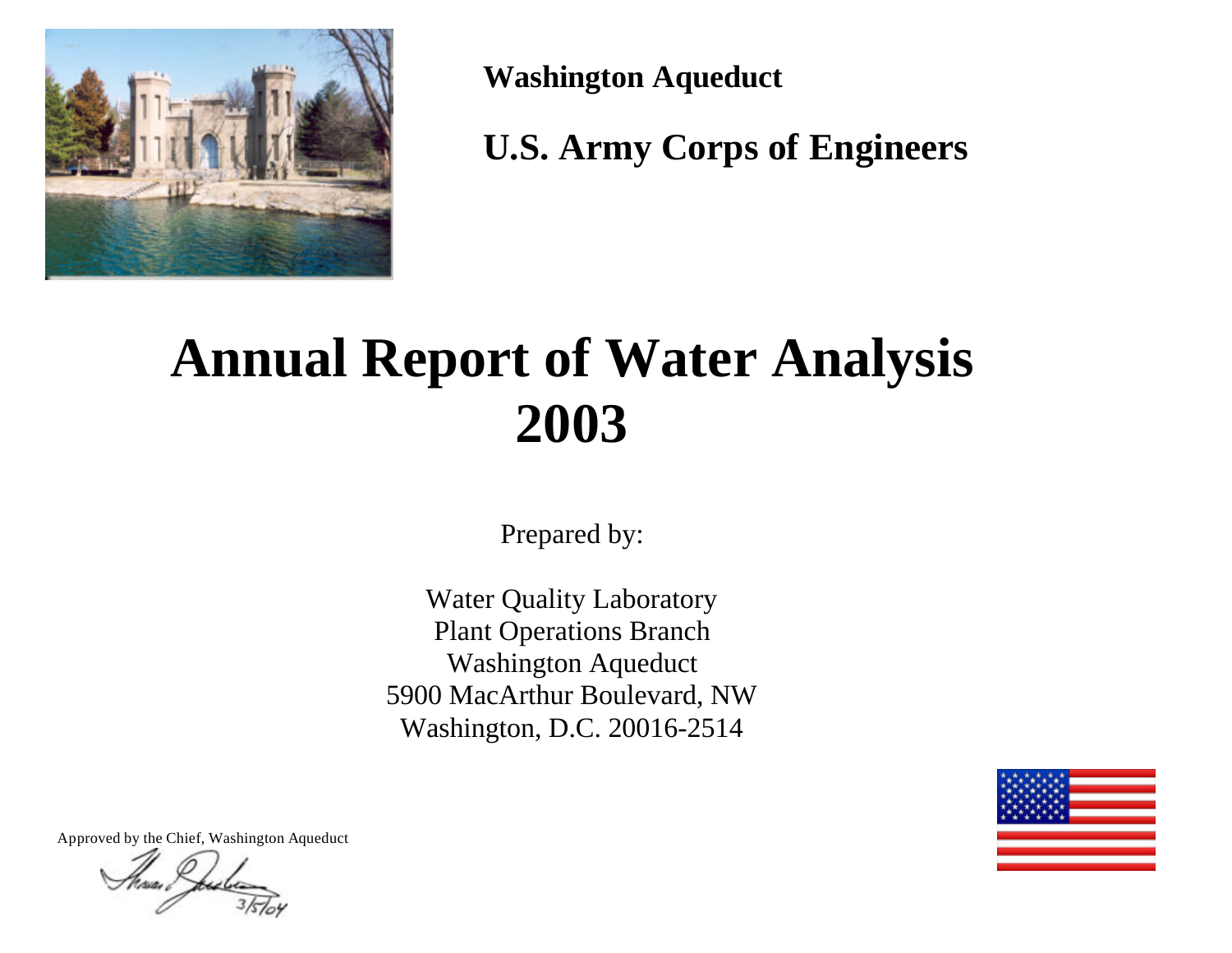

# **Potomac River Raw Water Supply**

|                   |                         |                        |                | <b>Miscellaneous Physical Parameters</b> |                         |                        |                  |                        |                         |                      |                      |                        |                  |                 | Inorganic lons |                                 |                        |                          |                                 |                   |                        | Microorganisms                  |                |                        |                        |                              |                 |              |
|-------------------|-------------------------|------------------------|----------------|------------------------------------------|-------------------------|------------------------|------------------|------------------------|-------------------------|----------------------|----------------------|------------------------|------------------|-----------------|----------------|---------------------------------|------------------------|--------------------------|---------------------------------|-------------------|------------------------|---------------------------------|----------------|------------------------|------------------------|------------------------------|-----------------|--------------|
|                   | 玉                       | ALKALINITY             | CONDUCTIVITY   | <b>SOLIDS</b><br><b>DISSOLVED</b>        | SUSPENDED SOLIDS        | <b>TEMPERATURE</b>     | TOTAL HARDNESS   | TOTAL ORG. CARBON      | <b>TOTAL SOLIDS</b>     | TURBIDITY            | <b>TOTAL AMMONIA</b> | <b>BROMIDE</b>         | CHLORIDE         | <b>FLUORIDE</b> | <b>NITRATE</b> | <b>NITRITE</b>                  | <b>DRTHOPHOSPHATE</b>  | PERCHLORATE              | <b>SULFATE</b>                  | ALGAE COUNT       | TOTAL COLIFORM         | <b>E.COLL</b>                   | <b>GIARDIA</b> |                        | CRYPTOSPORIDIUM        | VIRUS                        |                 |              |
|                   |                         | ppm                    | uS/cm          | ppm                                      | ppm                     | F.                     | ppm              | ppm                    | ppm                     | <b>NTU</b>           | ppm                  | ppm                    | ppm              | ppm             | ppm            | ppm                             | ppm                    | ppm                      | ppm                             | org/mL            | MPN/100mL              | MPN/100mL                       |                | cysts/10L              | oocysts/10L            | <b>MPN/100L</b>              |                 |              |
| Jan               | 7.8                     | 71                     | 315            | 167                                      | 22                      | 38                     | 118              | 3.32                   | 189                     | 28                   | 0.05                 | <b>ND</b>              | 28               | 0.12            | 3.04           | <b>ND</b>                       | <b>ND</b>              | $\overline{\phantom{a}}$ | 28                              | 160               | 2618                   | 344                             |                | <b>ND</b>              | <b>ND</b>              | ---                          |                 |              |
| Feb               | 7.5                     | 76                     | 384            | 222                                      | 4                       | 39                     | 128              | 3.04                   | 226                     | 32                   | 0.08                 | <b>ND</b>              | 37               | 0.13            | 2.44           | <b>ND</b>                       | <b>ND</b>              | $\overline{\phantom{a}}$ | 30                              | 216               | 2580                   | 81                              |                | <b>ND</b>              | <b>ND</b>              | 512.0                        |                 |              |
| Mar               | 7.5                     | 50                     | 260            | 134                                      | 32                      | 46                     | 84               | 3.04                   | 166                     | 25                   | 0.12                 | <b>ND</b>              | 25               | 0.10            | 1.89           | <b>ND</b>                       | <b>ND</b>              | $\cdots$                 | 20                              | 355               | 2081                   | 186                             |                | <b>ND</b>              | <b>ND</b>              | −−                           |                 |              |
| Apr               | 7.7                     | 65                     | 245            | 150                                      | 15                      | 55                     | 99               | 3.11                   | 165                     | -8                   | 0.07                 | <b>ND</b>              | 20               | 0.11            | 1.77           | <b>ND</b>                       | <b>ND</b>              | $\hspace{0.05cm} \cdots$ | 22                              | 603               | 2451                   | 476                             |                | <b>ND</b>              | <b>ND</b>              | ---                          |                 |              |
| May               | 7.5                     | 63                     | 230            | 161                                      | 20                      | 61                     | 97               | 3.63                   | 181                     | 22                   | <b>ND</b>            | ND                     | 15               | 0.11            | 1.54           | <b>ND</b>                       | <b>ND</b>              | $\overline{\phantom{a}}$ | 18                              | 578               | 8595                   | 479                             |                | <b>ND</b>              | <b>ND</b>              | 164.4                        |                 |              |
| Jun               | 7.3                     | 64                     | 224            | 149                                      | $5\overline{)}$         | 66                     | 94               | 3.72                   | 154                     | 35                   | <b>ND</b>            | <b>ND</b>              | 12               | 0.11            | 1.43           | <b>ND</b>                       | <b>ND</b>              | $\hspace{0.05cm} \cdots$ | 18                              | 712               | 8882                   | 1276                            |                | <b>ND</b>              | <b>ND</b>              | −−                           |                 |              |
| Jul               | $7.4$<br>$7.5$          | 86<br>88               | 312<br>313     | 171<br>226                               | $\overline{7}$<br>8     | 75<br>78               | 132<br>131       | 3.00                   | 178<br>234              | $\overline{7}$<br>-5 | 0.05                 | <b>ND</b>              | 20               | 0.15            | 1.79           | <b>ND</b>                       | <b>ND</b>              | $\cdots$<br>---          | 24<br>31                        | 407<br>374        | 11747<br>18384         | 2491                            |                | <b>ND</b>              | <b>ND</b><br><b>ND</b> | ---<br>┄                     |                 |              |
| Aug<br><b>Sep</b> | $7.2$                   | 73                     | 252            | 226                                      | $\overline{\mathbf{5}}$ | 68                     | 107              | 3.42<br>4.01           | 231                     | 27                   | 0.07<br>0.06         | <b>ND</b><br><b>ND</b> | 22<br>$17$       | 0.16<br>0.14    | 1.71<br>1.72   | <b>ND</b><br><b>ND</b>          | <b>ND</b><br><b>ND</b> | <b>ND</b>                | 27                              | 112               | 30703                  | 311<br>2850                     |                | <b>ND</b><br><b>ND</b> | <b>ND</b>              | 37.5                         |                 |              |
| Oct               | 7.2                     | 77                     | 278            | 176                                      | 27                      | 59                     | 118              | 2.76                   | 203                     | 11                   | <b>ND</b>            | <b>ND</b>              | $25\overline{)}$ | 0.12            | 2.16           | <b>ND</b>                       | <b>ND</b>              | <b>ND</b>                | 24                              | 26                | 11569                  | 3382                            |                | <b>ND</b>              | <b>ND</b>              | ---                          |                 |              |
| Nov               | $7.0\,$                 | 65                     | 233            | 147                                      | $30\,$                  | 52                     | 99               | 2.91                   | 177                     | 17                   | <b>ND</b>            | <b>ND</b>              | 15               | 0.11            | 1.98           | <b>ND</b>                       | <b>ND</b>              | <b>ND</b>                | 22                              | 122               | 10249                  | 3650                            |                | <b>ND</b>              | <b>ND</b>              | 34.3                         |                 |              |
| <b>Dec</b>        | 7.2                     | 60                     | 243            | 175                                      | 31                      | 40                     | 95               | 2.17                   | 206                     | 27                   | <b>ND</b>            | <b>ND</b>              | 25               | 0.09            | 2.26           | <b>ND</b>                       | <b>ND</b>              | <b>ND</b>                | 21                              | 84                | 5459                   | 1539                            |                | <b>ND</b>              | <b>ND</b>              | ---                          |                 |              |
| Avg               | 7.4                     | 70                     | 274            | 175                                      | 17                      | 56                     | 109              | 3.18                   | 193                     | 20                   | <b>ND</b>            | ND                     | $\bf 22$         | 0.12            | 1.98           | <b>ND</b>                       | ND                     | ND                       | 24                              | 312               | 9610                   | 1422                            |                | <b>ND</b>              | <b>ND</b>              | 187.1                        |                 |              |
| Max               | 7.8                     | 88                     | 384            | 226                                      | 32                      | 78                     | 132              | 4.01                   | 234                     | 35                   | 0.12                 | <b>ND</b>              | 37               | 0.16            | 3.04           | <b>ND</b>                       | <b>ND</b>              | <b>ND</b>                | 31                              | 712               | 30703                  | 3650                            |                | <b>ND</b>              | <b>ND</b>              | 512.0                        |                 |              |
| Min               | $7.0$                   | 50                     | 224            | 134                                      | $\boldsymbol{4}$        | 38                     | 84               | 2.17                   | 154                     | 5                    | <b>ND</b>            | <b>ND</b>              | 12               | 0.09            | 1.43           | <b>ND</b>                       | <b>ND</b>              | <b>ND</b>                | 18                              | 26                | 2081                   | 81                              |                | <b>ND</b>              | <b>ND</b>              | 34.3                         |                 |              |
|                   |                         |                        |                |                                          |                         |                        |                  |                        |                         |                      |                      |                        |                  |                 |                |                                 |                        |                          |                                 |                   |                        |                                 |                |                        |                        |                              |                 |              |
|                   | ALUMINUM                | ANTIMONY               | ARSENIC        | BARIUM                                   | <b>BERYLLIUM</b>        | CADMIUM                | CALCIUM          | CHROMIUM               | <b>COBALT</b>           | COPPER               | <b>IRON</b>          | LEAD                   | <b>LITHIUM</b>   | MAGNESIUM       | MANGANESE      | <b>Metals</b><br><b>MERCURY</b> | <b>MOLYBDENUM</b>      | <b>NICKEL</b>            | POTASSIUM                       | SELENIUM          | <b>SILVER</b>          | SODIUM                          | STRONTIUM      | THALLIUM               | THORIUM                | URANIUM                      | <b>VANADIUM</b> | ZINC         |
|                   | ppb                     | ppb                    | ppb            | ppb                                      | ppb                     | ppb                    | ppm              | ppb                    | ppb                     | ppb                  | ppb                  | ppb                    | ppb              | ppm             | ppb            | ppb                             | ppb                    | ppb                      | ppm                             | ppb               | ppb                    | ppm                             | ppb            | ppb                    | ppb                    | ppb                          | ppb             | ppb          |
| Jan               | 1706                    | 0.9                    | <b>ND</b>      | 44.9                                     | <b>ND</b>               | <b>ND</b>              | 33               | 3.3                    | 1.9                     | 5.8                  | 2123                 | 2.9                    | 2.7              |                 | 144            | <b>ND</b>                       | <b>ND</b>              | 3.8                      | $\overline{\phantom{a}}$        | <b>ND</b>         | <b>ND</b>              | $\overline{\phantom{a}}$        | 78             | <b>ND</b>              | <b>ND</b>              | <b>ND</b>                    | 4.6             | 8.7          |
| Feb               | 295                     | 0.8                    | <b>ND</b>      | 36.7                                     | <b>ND</b>               | <b>ND</b>              | 36               | 0.8                    | <b>ND</b>               | 3.6                  | 158                  | <b>ND</b>              | 2.6              | 9               | 40             | <b>ND</b>                       | 1.3                    | $1.3$                    | $\hspace{0.05cm} \cdots$        | <b>ND</b>         | <b>ND</b>              | $\hspace{0.05cm} \cdots$        | 167            | <b>ND</b>              | 1.6                    | <b>ND</b>                    | $0.8\,$         | 2.9          |
| Mar               | 427                     | 1.6                    | <b>ND</b>      | 36.3                                     | <b>ND</b>               | <b>ND</b>              | 24               | 0.9                    | <b>ND</b>               | 3.4                  | 405                  | 0.6                    | 1.8              | 6               | 44             | <b>ND</b>                       | 0.5                    | 1.8                      | $\hspace{0.05cm} \cdots$        | <b>ND</b>         | <b>ND</b>              | $\overline{\phantom{a}}$        | 103            | <b>ND</b>              | 0.6                    | <b>ND</b>                    | 0.9             | 2.9          |
| Apr               | 188                     | <b>ND</b>              | <b>ND</b>      | 36.9                                     | <b>ND</b>               | <b>ND</b>              | 29               | <b>ND</b>              | <b>ND</b>               | 2.9                  | 263                  | 0.8                    | $1.4$            | 6               | 54             | <b>ND</b>                       | <b>ND</b>              | 1.3                      | 2.1                             | 0.5               | <b>ND</b>              | 9.4                             | 134            | <b>ND</b>              | <b>ND</b>              | <b>ND</b>                    | $0.7\,$         | 2.8          |
| May               | 148                     | <b>ND</b>              | <b>ND</b>      | 39.8                                     | <b>ND</b>               | <b>ND</b>              | 28               | <b>ND</b>              | <b>ND</b>               | 2.3                  | 125                  | 0.5                    | 1.9              | 6               | 45             | <b>ND</b>                       | 0.8                    | $1.0$                    | $\ldots$                        | <b>ND</b>         | <b>ND</b>              | $\cdots$                        | 152            | <b>ND</b>              | <b>ND</b>              | <b>ND</b>                    | 0.8             | 1.2          |
| Jun               | 758                     | <b>ND</b>              | 0.8            | 40.9                                     | <b>ND</b>               | <b>ND</b>              | 27               | 1.1                    | 0.8                     | 3.8                  | 930                  | 1.6                    | 1.5              | 6               | 95             | <b>ND</b>                       | <b>ND</b>              | 2.4                      | $\hspace{0.05cm} \ldots$        | <b>ND</b><br>0.5  | <b>ND</b>              | $\overline{\phantom{a}}$        | 89             | <b>ND</b>              | <b>ND</b><br><b>ND</b> | <b>ND</b>                    | $2.2\,$         | 4.8          |
| Jul               | 214<br>188              | <b>ND</b><br><b>ND</b> | 0.7            | 43.8<br>48.9                             | <b>ND</b><br><b>ND</b>  | <b>ND</b><br><b>ND</b> | ${\bf 37}$<br>37 | <b>ND</b><br><b>ND</b> | <b>ND</b><br><b>ND</b>  | 2.6                  | 178<br>105           | 0.6<br><b>ND</b>       | $2.3\,$<br>3.0   | 9               | 117<br>179     | <b>ND</b><br><b>ND</b>          | 0.9                    | $1.2$                    | 2.7                             | 0.8               | <b>ND</b><br><b>ND</b> | 7.9<br>$\hspace{0.05cm} \cdots$ | 158<br>198     | <b>ND</b><br><b>ND</b> | <b>ND</b>              | <b>ND</b><br><b>ND</b>       | $1.0$<br>$1.2$  | $1.9$        |
| Aug<br>Sep        | 160                     | <b>ND</b>              | $0.8\,$<br>0.7 | 44.6                                     | <b>ND</b>               | <b>ND</b>              | 31               | <b>ND</b>              | <b>ND</b>               | 3.2<br>3.2           | 117                  | <b>ND</b>              | 3.0              |                 | 64             | <b>ND</b>                       | 1.5<br>$1.7$           | $1.2$<br>0.9             | ---<br>$\hspace{0.05cm} \ldots$ | 0.7               | <b>ND</b>              | $\overline{\phantom{a}}$        | 203            | <b>ND</b>              | <b>ND</b>              | <b>ND</b>                    | $1.4$           | 1.8<br>$1.6$ |
| Oct               | 385                     | <b>ND</b>              | $0.8\,$        | 42.0                                     | <b>ND</b>               | <b>ND</b>              | 34               | 0.7                    | 0.7                     | 3.5                  | 581                  | 0.9                    | 2.3              | -8              | 69             | <b>ND</b>                       | 0.5                    | 2.2                      | 3.2                             | $0.5\,$           | <b>ND</b>              | 12.0                            | 128            | <b>ND</b>              | <b>ND</b>              | <b>ND</b>                    | $1.3$           | 6.4          |
| Nov               | 131                     | <b>ND</b>              | <b>ND</b>      | 17.1                                     | ND                      | <b>ND</b>              | 28               | <b>ND</b>              | <b>ND</b>               | 2.6                  | 137                  | <b>ND</b>              | 0.7              |                 | 22             | <b>ND</b>                       | <b>ND</b>              | 0.6                      | $\hspace{0.05cm} \ldots$        | <b>ND</b>         | <b>ND</b>              | $\cdots$                        | 58             | <b>ND</b>              | <b>ND</b>              | <b>ND</b>                    | 0.5             | 1.8          |
| <b>Dec</b>        | 264                     | <b>ND</b>              | <b>ND</b>      | 35.8                                     | <b>ND</b>               | <b>ND</b>              | 27               | <b>ND</b>              | <b>ND</b>               | 2.1                  | 203                  | <b>ND</b>              | 1.8              | $\overline{7}$  | 36             | <b>ND</b>                       | 0.6                    | 1.3                      | ---                             | <b>ND</b>         | <b>ND</b>              | $\hspace{0.05cm} \cdots$        | 128            | <b>ND</b>              | <b>ND</b>              | <b>ND</b>                    | 0.5             | 2.4          |
| Avg               | 405                     | <b>ND</b>              | <b>ND</b>      | 39.0                                     | <b>ND</b>               | <b>ND</b>              | 31               | 0.5                    | <b>ND</b>               | 3.3                  | 444                  | 0.7                    | 2.1              |                 | 76             | <b>ND</b>                       | $0.7\,$                | 1.6                      | 2.7                             | 0.6               | <b>ND</b>              | 9.8                             | 133            | <b>ND</b>              | <b>ND</b>              | <b>ND</b>                    | $1.3$           | 3.3          |
| Max               | 1706                    | 1.6                    | 0.8            | 48.9                                     | <b>ND</b>               | <b>ND</b>              | 37               | 1.1                    | 1.9                     | 5.8                  | 2123                 | 2.9                    | 3.0              | 9               | 179            | <b>ND</b>                       | 1.7                    | 3.8                      | 3.2                             | 0.8               | <b>ND</b>              | 12.0                            | 203            | <b>ND</b>              | 1.6                    | <b>ND</b>                    | 4.6             | 8.7          |
| Min               | 131                     | <b>ND</b>              | <b>ND</b>      | 17.1                                     | <b>ND</b>               | <b>ND</b>              | 24               | <b>ND</b>              | <b>ND</b>               | 2.1                  | 105                  | <b>ND</b>              | 0.7              |                 | 22             | <b>ND</b>                       | <b>ND</b>              | 0.6                      | 2.1                             | <b>ND</b>         | <b>ND</b>              | 7.9                             | 58             | <b>ND</b>              | <b>ND</b>              | <b>ND</b>                    | 0.5             | $1.2$        |
|                   | ppb = Parts Per Billion |                        |                |                                          |                         |                        |                  |                        | ppm = Parts Per Million |                      |                      |                        |                  |                 |                |                                 |                        |                          |                                 | ND = Not Detected |                        |                                 |                |                        |                        | "---" = No Analysis Required |                 |              |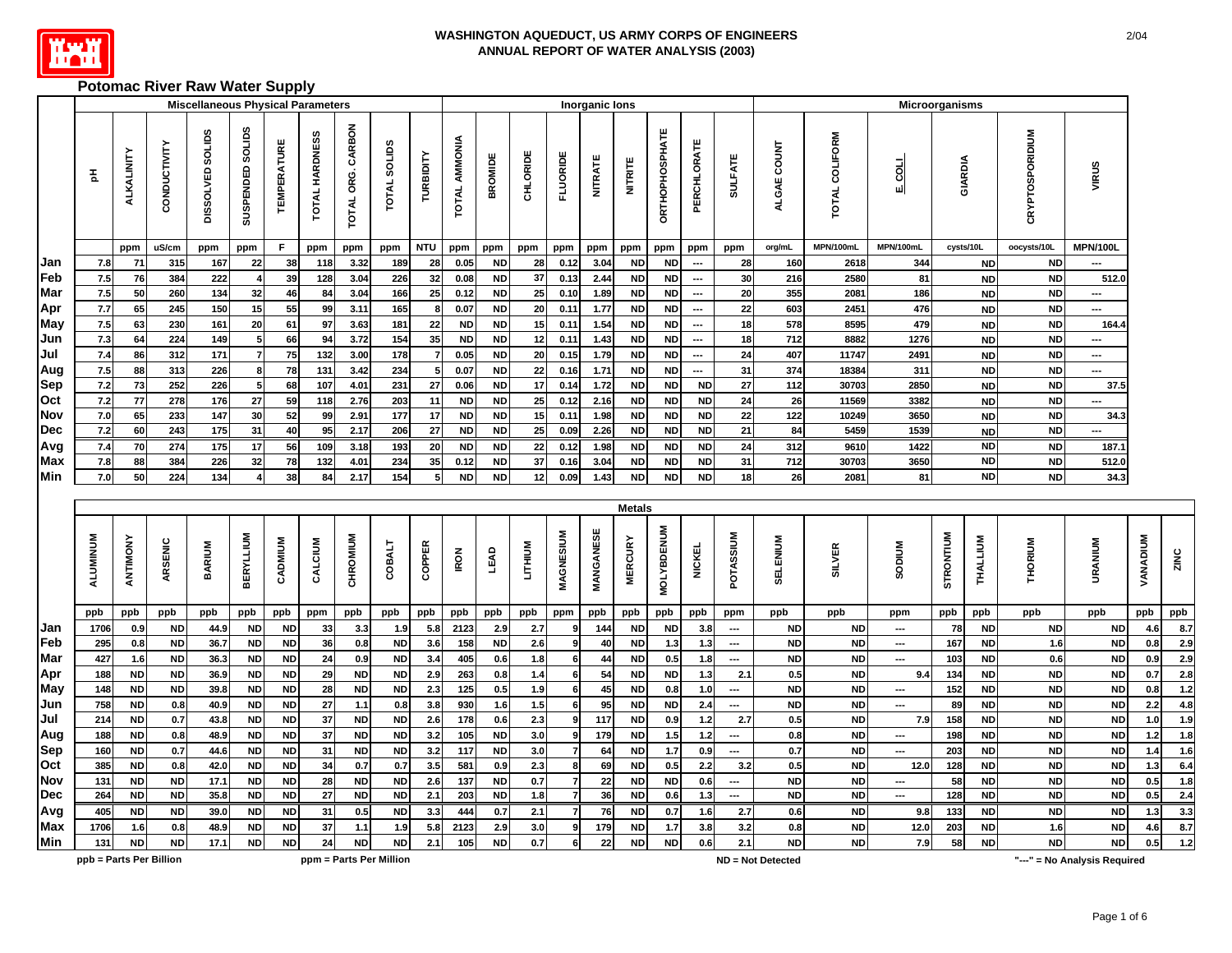

|                  |                                                                                                  |           |          |                 | Inorganic lons |                |                |                          |                |          |           |           |               |                  |           |         |                         |               |        |            |           |         | <b>Metals</b>            |                  |                         |                   |               |                          |                          |               |                          |           |              |           |                              |           |           |
|------------------|--------------------------------------------------------------------------------------------------|-----------|----------|-----------------|----------------|----------------|----------------|--------------------------|----------------|----------|-----------|-----------|---------------|------------------|-----------|---------|-------------------------|---------------|--------|------------|-----------|---------|--------------------------|------------------|-------------------------|-------------------|---------------|--------------------------|--------------------------|---------------|--------------------------|-----------|--------------|-----------|------------------------------|-----------|-----------|
|                  |                                                                                                  |           |          |                 |                |                |                |                          |                |          |           |           |               |                  |           |         |                         |               |        |            |           |         |                          |                  |                         |                   |               |                          |                          |               |                          |           |              |           |                              |           |           |
|                  | TOTAL AMMONIA                                                                                    | BROMIDE   | CHLORIDE | <b>FLUORIDE</b> | <b>NITRATE</b> | NITRITE        | ORTHOPHOSPHATE | PERCHLORATE              | <b>SULFATE</b> | ALUMINUM | ANTIMONY  | ARSENIC   | <b>BARIUM</b> | <b>BERYLLIUM</b> | CADMIUM   | CALCIUM | CHROMIUM                | <b>COBALT</b> | COPPER | <b>RON</b> | LEAD      | LITHIUM | MAGNESIUM                | <b>MANGANESE</b> | <b>MERCURY</b>          | <b>MOLYBDENUM</b> | <b>NICKEL</b> | POTASSIUM                | <b>SELENIUM</b>          | <b>SILVER</b> | <b>SODIUM</b>            | STRONTIUM | THALLIUM     | THORIUM   | URANIUM                      | VANADIUM  | ZINC      |
| EPA              |                                                                                                  |           |          |                 |                |                |                |                          |                |          |           |           |               |                  |           |         |                         |               |        |            |           |         |                          |                  |                         |                   |               |                          |                          |               |                          |           |              |           |                              |           |           |
| MCL <sup>*</sup> |                                                                                                  |           |          | $\overline{4}$  | 10             | $\overline{1}$ |                |                          |                |          | 6         | 50        | 2000          | $\overline{4}$   | 5         |         | 100                     |               |        |            |           |         |                          |                  | $\overline{\mathbf{2}}$ |                   | 100           |                          | 50                       |               |                          |           | $\mathbf{2}$ |           |                              |           |           |
|                  | Dalecarlia Water Treatment Plant Finished Water                                                  |           |          |                 |                |                |                |                          |                |          |           |           |               |                  |           |         |                         |               |        |            |           |         |                          |                  |                         |                   |               |                          |                          |               |                          |           |              |           |                              |           |           |
|                  | ppm                                                                                              | ppm       | ppm      | ppm             | ppm            | ppm            | ppm            | ppm                      | ppm            | ppb      | ppb       | ppb       | ppb           | ppb              | ppb       | ppm     | ppb                     | ppb           | ppb    | ppb        | ppb       | ppb     | ppm                      | ppb              | ppb                     | ppb               | ppb           | ppm                      | ppb                      | ppb           | ppm                      | ppb       | ppb          | ppb       | ppb                          | ppb       | ppb       |
| Jan              | 0.87                                                                                             | <b>ND</b> | 28       | 0.77            | 2.87           | <b>ND</b>      | <b>ND</b>      | <b>ND</b>                | 44             | 32       | <b>ND</b> | <b>ND</b> | 32.4          | <b>ND</b>        | <b>ND</b> | 42      | 0.7                     | <b>ND</b>     | 2.6    | 5.2        | 0.5       | 1.8     |                          | 0.7              | <b>ND</b>               | <b>ND</b>         | 1.0           | 2.2                      | 0.7                      | <b>ND</b>     | 14.0                     | 138       | <b>ND</b>    | <b>ND</b> | <b>ND</b>                    | <b>ND</b> | 0.5       |
| Feb              | 0.88                                                                                             | <b>ND</b> | 46       | 0.71            | 2.60           | <b>ND</b>      | <b>ND</b>      | ---                      | 45             | 29       | <b>ND</b> | <b>ND</b> | 36.2          | <b>ND</b>        | <b>ND</b> | 45      | 1.2                     | <b>ND</b>     | 2.7    | <b>ND</b>  | <b>ND</b> | 2.5     |                          | 0.7              | <b>ND</b>               | 0.8               | 1.1           | ---                      | 0.6                      | <b>ND</b>     |                          | 178       | <b>ND</b>    | 1.0       | <b>ND</b>                    | 0.6       | 1.6       |
| Mar              | 0.41                                                                                             | <b>ND</b> | 37       | 0.77            | 1.87           | <b>ND</b>      | <b>ND</b>      | ---                      | 37             | 37       | <b>ND</b> | <b>ND</b> | 32.9          | <b>ND</b>        | <b>ND</b> | 33      | 0.9                     | <b>ND</b>     | 2.4    | <b>ND</b>  | <b>ND</b> | 1.5     |                          | 1.1              | <b>ND</b>               | 0.8               | 1.0           | ---                      | <b>ND</b>                | <b>ND</b>     |                          | 116       | <b>ND</b>    | <b>ND</b> | <b>ND</b>                    | <b>ND</b> | 0.7       |
| Apr              | 0.57                                                                                             | <b>ND</b> | 23       | 0.86            | 1.74           | ND             | <b>ND</b>      | <b>ND</b>                | 35             | 36       | <b>ND</b> | <b>ND</b> | 33.9          | ND               | <b>ND</b> | 37      | 0.8                     | <b>ND</b>     | 12.9   | 26.7       | 0.8       | 0.9     | 6                        | 1.3              | <b>ND</b>               | <b>ND</b>         | 0.9           | 1.9                      | 0.5                      | <b>ND</b>     | 9.8                      | 133       | <b>ND</b>    | <b>ND</b> | <b>ND</b>                    | <b>ND</b> | <b>ND</b> |
| <b>May</b>       | 0.81                                                                                             | <b>ND</b> | 21       | 0.88            | 1.44           | <b>ND</b>      | <b>ND</b>      |                          | 38             | 35       | <b>ND</b> | <b>ND</b> | 38.1          | <b>ND</b>        | <b>ND</b> | 37      | 1.4                     | <b>ND</b>     | 1.8    | <b>ND</b>  | <b>ND</b> | 1.7     |                          | 0.8              | <b>ND</b>               | 0.9               | 0.8           |                          | <b>ND</b>                | <b>ND</b>     |                          | 153       | <b>ND</b>    | <b>ND</b> | <b>ND</b>                    | 0.7       | <b>ND</b> |
| Jun              | 0.82                                                                                             | <b>ND</b> | 16       | 0.92            | 1.31           | <b>ND</b>      | <b>ND</b>      |                          | 36             | 36       | <b>ND</b> | <b>ND</b> | 33.9          | <b>ND</b>        | <b>ND</b> | 37      | 1.5                     | <b>ND</b>     | 1.8    | <b>ND</b>  | <b>ND</b> | 0.9     | 6                        | 1.0              | <b>ND</b>               | 1.2               | 0.9           |                          | <b>ND</b>                | <b>ND</b>     |                          | 112       | <b>ND</b>    | <b>ND</b> | <b>ND</b>                    | 0.8       | <b>ND</b> |
| Jul              | 0.88                                                                                             | <b>ND</b> | 25       | 0.90            | 1.90           | <b>ND</b>      | <b>ND</b>      | <b>ND</b>                | 46             | 44       | <b>ND</b> | 0.5       | 40.7          | <b>ND</b>        | <b>ND</b> | 45      | 3.0                     | <b>ND</b>     | 2.0    | <b>ND</b>  | <b>ND</b> | 2.0     | q                        | 1.4              | <b>ND</b>               | 1.0               | 0.9           | 3.0                      | 0.6                      | <b>ND</b>     | 10.0                     | 170       | <b>ND</b>    | <b>ND</b> | <b>ND</b>                    | 1.4       | 1.1       |
| Aug              | 0.90                                                                                             | <b>ND</b> | 26       | 0.93            | 1.62           | <b>ND</b>      | <b>ND</b>      | ---                      | 50             | 108      | <b>ND</b> | 0.6       | 45.9          | <b>ND</b>        | <b>ND</b> | 46      | 1.6                     | <b>ND</b>     | 2.6    | 123.0      | <b>ND</b> | 2.2     | 9                        | 2.2              | <b>ND</b>               | 1.4               | 1.0           | ---                      | 0.6                      | <b>ND</b>     |                          | 202       | <b>ND</b>    | <b>ND</b> | <b>ND</b>                    | $1.2$     | $1.7$     |
| Sep              | 1.00                                                                                             | <b>ND</b> | 22       | 0.99            | 1.74           | <b>ND</b>      | <b>ND</b>      | <b>ND</b>                | 48             | 38       | <b>ND</b> | <b>ND</b> | 43.3          | <b>ND</b>        | <b>ND</b> | 41      | 1.7                     | <b>ND</b>     | 1.8    | 21.8       | <b>ND</b> | 1.7     | $\overline{\phantom{a}}$ | 0.9              | <b>ND</b>               | 1.1               | 1.0           |                          | 0.6                      | <b>ND</b>     | ---                      | 163       | <b>ND</b>    | <b>ND</b> | <b>ND</b>                    | 0.9       | 0.9       |
| Oct              | 1.13                                                                                             | <b>ND</b> | 23       | 0.92            | 2.43           | <b>ND</b>      | <b>ND</b>      | <b>ND</b>                | 44             | 32       | <b>ND</b> | <b>ND</b> | 39.0          | <b>ND</b>        | <b>ND</b> | 42      | $1.5$                   | <b>ND</b>     | 1.9    | 1.8        | <b>ND</b> | $1.5$   | 8                        | 0.5              | <b>ND</b>               | 0.9               | 1.0           | 3.1                      | 0.5                      | <b>ND</b>     | 9.9                      | 154       | <b>ND</b>    | <b>ND</b> | <b>ND</b>                    | $0.8\,$   | 0.6       |
| Nov              | 1.01                                                                                             | <b>ND</b> | 17       | 0.89            | 1.85           | <b>ND</b>      | <b>ND</b>      | <b>ND</b>                | 40             | 36       | <b>ND</b> | <b>ND</b> | 31.5          | <b>ND</b>        | <b>ND</b> | 37      | 1.5                     | <b>ND</b>     | 2.2    | 5.7        | <b>ND</b> | 1.6     | $\overline{7}$           | 0.8              | <b>ND</b>               | 1.0               | 1.3           | ---                      | 0.6                      | <b>ND</b>     |                          | 106       | <b>ND</b>    | <b>ND</b> | <b>ND</b>                    | 0.7       | 1.5       |
| Dec              | 1.03                                                                                             | <b>ND</b> | 31       | 0.85            | 2.19           | <b>ND</b>      | <b>ND</b>      | <b>ND</b>                | 37             | 26       | <b>ND</b> | <b>ND</b> | 28.4          | <b>ND</b>        | <b>ND</b> | 36      | 0.9                     | ND            | $1.2$  | ND         | <b>ND</b> | $1.2$   | $\overline{7}$           | 0.6              | <b>ND</b>               | 0.5               | 0.8           | ---                      | 0.5                      | 0.9           | $\overline{\phantom{a}}$ | 121       | ND           | <b>ND</b> | <b>ND</b>                    | $\sf ND$  | <b>ND</b> |
| Avg              | 0.86                                                                                             | <b>ND</b> | 26       | 0.87            | 1.96           | ND             | ND             | <b>ND</b>                | 42             | 41       | <b>ND</b> | <b>ND</b> | 36.4          | ND               | <b>ND</b> | 40      | 1.4                     | <b>ND</b>     | 3.0    | 15.3       | <b>ND</b> | 1.6     |                          | 1.0              | <b>ND</b>               | 0.8               | 1.0           | 2.6                      | <b>ND</b>                | ND            | 10.9                     | 146       | <b>ND</b>    | <b>ND</b> | <b>ND</b>                    | 0.6       | 0.7       |
| Max              | 1.13                                                                                             | <b>ND</b> | 46       | 0.99            | 2.87           | <b>ND</b>      | <b>ND</b>      | <b>ND</b>                | 50             | 108      | <b>ND</b> | 0.6       | 45.9          | <b>ND</b>        | <b>ND</b> | 46      | 3.0                     | <b>ND</b>     | 12.9   | 123.0      | 0.8       | 2.5     | $\mathbf{Q}$             | 2.2              | <b>ND</b>               | 1.4               | 1.3           | 3.1                      | 0.7                      | 0.9           | 14.0                     | 202       | <b>ND</b>    | 1.0       | <b>ND</b>                    | 1.4       | $1.7$     |
| Min              | 0.41                                                                                             | <b>ND</b> | 16       | 0.71            | 1.31           | <b>ND</b>      | <b>ND</b>      | <b>ND</b>                | 35             | 26       | <b>ND</b> | <b>ND</b> | 28.4          | <b>ND</b>        | <b>ND</b> | 33      | 0.7                     | <b>ND</b>     | 1.2    | 1.8        | <b>ND</b> | 0.9     |                          | 0.5              | <b>ND</b>               | <b>ND</b>         | 0.8           | 1.9                      | <b>ND</b>                | ND            | 9.8                      | 106       | <b>ND</b>    | <b>ND</b> | ND                           | <b>ND</b> | <b>ND</b> |
|                  |                                                                                                  |           |          |                 |                |                |                |                          |                |          |           |           |               |                  |           |         |                         |               |        |            |           |         |                          |                  |                         |                   |               |                          |                          |               |                          |           |              |           |                              |           |           |
|                  | <b>McMillan Water Treatment Plant Finished Water</b>                                             |           |          |                 |                |                |                |                          |                |          |           |           |               |                  |           |         |                         |               |        |            |           |         |                          |                  |                         |                   |               |                          |                          |               |                          |           |              |           |                              |           |           |
| Jan              | 0.87                                                                                             | <b>ND</b> | 31       | 0.84            | 2.69           | <b>ND</b>      | <b>ND</b>      | <b>ND</b>                | 43             | 68       | <b>ND</b> | <b>ND</b> | 31.2          | <b>ND</b>        | <b>ND</b> | 37      | 1.1                     | ND            | 8.2    | 23.3       | <b>ND</b> | 1.5     | 8                        | 0.8              | <b>ND</b>               | <b>ND</b>         | 1.1           | 2.2                      | <b>ND</b>                | <b>ND</b>     | 14.0                     | 127       | ND           | <b>ND</b> | ND                           | <b>ND</b> | 2.6       |
| Feb              | 0.87                                                                                             | <b>ND</b> | 39       | 0.75            | 3.02           | <b>ND</b>      | <b>ND</b>      | ---                      | 47             | 31       | <b>ND</b> | <b>ND</b> | 35.6          | <b>ND</b>        | <b>ND</b> | 46      | 0.9                     | <b>ND</b>     | 6.2    | <b>ND</b>  | <b>ND</b> | 2.3     |                          | <b>ND</b>        | <b>ND</b>               | 0.9               | 1.2           | ---                      | 0.7                      | <b>ND</b>     |                          | 191       | <b>ND</b>    | 1.1       | <b>ND</b>                    | 0.6       | 1.9       |
| Mar              | 0.32                                                                                             | <b>ND</b> | 38       | 0.75            | 1.90           | <b>ND</b>      | <b>ND</b>      | $\overline{\phantom{a}}$ | 40             | 92       | <b>ND</b> | <b>ND</b> | 33.8          | <b>ND</b>        | <b>ND</b> | 33      | 0.6                     | <b>ND</b>     | 6.2    | <b>ND</b>  | <b>ND</b> | 2.1     | 6                        | 1.2              | <b>ND</b>               | <b>ND</b>         | 1.1           | ---                      | <b>ND</b>                | <b>ND</b>     | ---                      | 116       | <b>ND</b>    | <b>ND</b> | <b>ND</b>                    | $\sf ND$  | $1.3$     |
| Apr              | 0.56                                                                                             | <b>ND</b> | 23       | 0.87            | 1.70           | <b>ND</b>      | <b>ND</b>      | <b>ND</b>                | 39             | 42       | <b>ND</b> | <b>ND</b> | 33.4          | <b>ND</b>        | <b>ND</b> | 34      | 0.8                     | <b>ND</b>     | 3.6    | <b>ND</b>  | <b>ND</b> | 1.1     |                          | 0.5              | <b>ND</b>               | <b>ND</b>         | 0.9           | 1.8                      | <b>ND</b>                | <b>ND</b>     | 8.4                      | 121       | <b>ND</b>    | <b>ND</b> | <b>ND</b>                    | <b>ND</b> | <b>ND</b> |
| May              | 0.68                                                                                             | <b>ND</b> | 22       | 0.83            | 1.46           | <b>ND</b>      | <b>ND</b>      | ---                      | 40             | 40       | <b>ND</b> | <b>ND</b> | 34.5          | <b>ND</b>        | <b>ND</b> | 36      | 0.8                     | <b>ND</b>     | 8.6    | ND         | <b>ND</b> | 1.9     | $\overline{\phantom{a}}$ | 0.5              | <b>ND</b>               | 0.7               | 0.8           |                          | 0.5                      | <b>ND</b>     |                          | 144       | <b>ND</b>    | <b>ND</b> | <b>ND</b>                    | 0.6       | 0.9       |
| Jun              | 0.77                                                                                             | <b>ND</b> | 20       | 0.81            | 1.58           | <b>ND</b>      | <b>ND</b>      | ---                      | 38             | 158      | <b>ND</b> | <b>ND</b> | 34.2          | <b>ND</b>        | <b>ND</b> | 34      | $1.5$                   | $\sf ND$      | 21.9   | 32.5       | 1.4       | 1.3     | 6                        | 14.3             | <b>ND</b>               | 0.6               | $1.5$         | $\overline{\phantom{a}}$ | <b>ND</b>                | <b>ND</b>     |                          | 115       | <b>ND</b>    | <b>ND</b> | <b>ND</b>                    | $0.7\,$   | 5.2       |
| Jul              | 0.77                                                                                             | <b>ND</b> | 24       | 0.95            | 1.70           | <b>ND</b>      | <b>ND</b>      | <b>ND</b>                | 44             | 68       | <b>ND</b> | <b>ND</b> | 39.           | <b>ND</b>        | <b>ND</b> | 41      | 1.8                     | <b>ND</b>     | 9.9    | 4.0        | <b>ND</b> | 1.6     | 9                        | 1.0              | <b>ND</b>               | 0.9               | 0.9           | 2.5                      | <b>ND</b>                | ND            | 9.8                      | 156       | <b>ND</b>    | <b>ND</b> | <b>ND</b>                    | 1.0       | $1.2$     |
| Aug              | 0.89                                                                                             | <b>ND</b> | 29       | 0.95            | 1.54           | ND             | <b>ND</b>      | ---                      | 54             | 75       | <b>ND</b> | <b>ND</b> | 45.6          | <b>ND</b>        | <b>ND</b> | 45      | 1.5                     | <b>ND</b>     | 12.3   | 21.8       | 0.6       | 2.2     | 9                        | 1.2              | <b>ND</b>               | 1.1               | 1.0           |                          | 0.5                      | <b>ND</b>     | ---                      | 186       | <b>ND</b>    | <b>ND</b> | <b>ND</b>                    | $1.0$     | $1.4$     |
| Sep              | 1.01                                                                                             | <b>ND</b> | 26       | 0.99            | 1.72           | ND             | <b>ND</b>      | <b>ND</b>                | 48             | 47       | <b>ND</b> | <b>ND</b> | 45.8          | ND               | <b>ND</b> | 40      | 0.6                     | <b>ND</b>     | 10.5   | 7.8        | <b>ND</b> | 2.2     | 8                        | 1.5              | <b>ND</b>               | 1.6               | 0.8           | ---                      | 0.8                      | <b>ND</b>     | ---                      | 198       | <b>ND</b>    | 0.9       | <b>ND</b>                    | 0.8       | 0.6       |
| Oct              | 1.17                                                                                             | <b>ND</b> | 22       | 0.94            | 2.21           | <b>ND</b>      | <b>ND</b>      | <b>ND</b>                | 43             | 32       | <b>ND</b> | <b>ND</b> | 37.5          | <b>ND</b>        | <b>ND</b> | 40      | 1.2                     | <b>ND</b>     | 8.9    | 3.6        | <b>ND</b> | 1.2     |                          | 0.8              | <b>ND</b>               | 0.7               | 1.0           | 3.3                      | <b>ND</b>                | <b>ND</b>     | 9.2                      | 141       | <b>ND</b>    | <b>ND</b> | <b>ND</b>                    | 0.7       | 2.0       |
| Nov              | 1.02                                                                                             | <b>ND</b> | 21       | 0.85            | 1.82           | <b>ND</b>      | <b>ND</b>      | <b>ND</b>                | 41             | 85       | <b>ND</b> | <b>ND</b> | 33.5          | <b>ND</b>        | <b>ND</b> | 36      | 2.0                     | <b>ND</b>     | 8.0    | 60.8       | 0.6       | 1.7     |                          | 1.2              | <b>ND</b>               | 0.8               | 1.3           | ---                      | 0.7                      | <b>ND</b>     |                          | 123       | <b>ND</b>    | 0.8       | <b>ND</b>                    | 0.9       | 3.2       |
| Dec              | 1.00                                                                                             | ND        | 20       | 0.83            | 1.83           | ND             | <b>ND</b>      | <b>ND</b>                | 38             | 35       | <b>ND</b> | <b>ND</b> | 30.2          | <b>ND</b>        | <b>ND</b> | 32      | 0.7                     | <b>ND</b>     | 4.2    | <b>ND</b>  | <b>ND</b> | $1.1$   | 6                        | 0.6              | <b>ND</b>               | <b>ND</b>         | 0.9           | ---                      | <b>ND</b>                | 0.6           | $\hspace{0.05cm} \cdots$ | 112       | <b>ND</b>    | <b>ND</b> | <b>ND</b>                    | <b>ND</b> | 4.3       |
| Avg              | 0.83                                                                                             | <b>ND</b> | 26       | 0.86            | 1.93           | <b>ND</b>      | <b>ND</b>      | <b>ND</b>                | 43             | 64       | <b>ND</b> | <b>ND</b> | 36.2          | <b>ND</b>        | <b>ND</b> | 38      | 1.1                     | <b>ND</b>     | 9.0    | 12.8       | <b>ND</b> | 1.7     | $\overline{7}$           | 1.9              | <b>ND</b>               | 0.6               | 1.0           | 2.5                      | <b>ND</b>                | <b>ND</b>     | 10.4                     | 144       | <b>ND</b>    | <b>ND</b> | <b>ND</b>                    | 0.5       | 2.0       |
| Max              | 1.17                                                                                             | <b>ND</b> | 39       | 0.99            | 3.02           | <b>ND</b>      | <b>ND</b>      | <b>ND</b>                | 54             | 158      | <b>ND</b> | <b>ND</b> | 45.8          | <b>ND</b>        | <b>ND</b> | 46      | 2.0                     | <b>ND</b>     | 21.9   | 60.8       | 1.4       | 2.3     |                          | 14.3             | <b>ND</b>               | 1.6               | 1.5           | 3.3                      | 0.8                      | 0.6           | 14.0                     | 198       | <b>ND</b>    | 1.1       | <b>ND</b>                    | 1.0       | 5.2       |
| Min              | 0.32                                                                                             | <b>ND</b> | 20       | 0.75            | 1.46           | <b>ND</b>      | <b>ND</b>      | <b>ND</b>                | 38             | 31       | <b>ND</b> | <b>ND</b> | 30.2          | <b>ND</b>        | <b>ND</b> | 32      | 0.6                     | <b>ND</b>     | 3.6    | <b>ND</b>  | <b>ND</b> | 1.1     | 6                        | <b>ND</b>        | <b>ND</b>               | <b>ND</b>         | 0.8           | 1.8                      | <b>ND</b>                | <b>ND</b>     | 8.4                      | 112       | <b>ND</b>    | <b>ND</b> | <b>ND</b>                    | <b>ND</b> | <b>ND</b> |
|                  | *EPA MCL = Environmental Protection Agency's Maximum Contaminant Level for regulated parameters. |           |          |                 |                |                |                |                          |                |          |           |           |               |                  |           |         | ppb = Parts Per Billion |               |        |            |           |         | ppm = Parts Per Million  |                  |                         |                   |               |                          | <b>ND = Not Detected</b> |               |                          |           |              |           | "---" = No Analysis Required |           |           |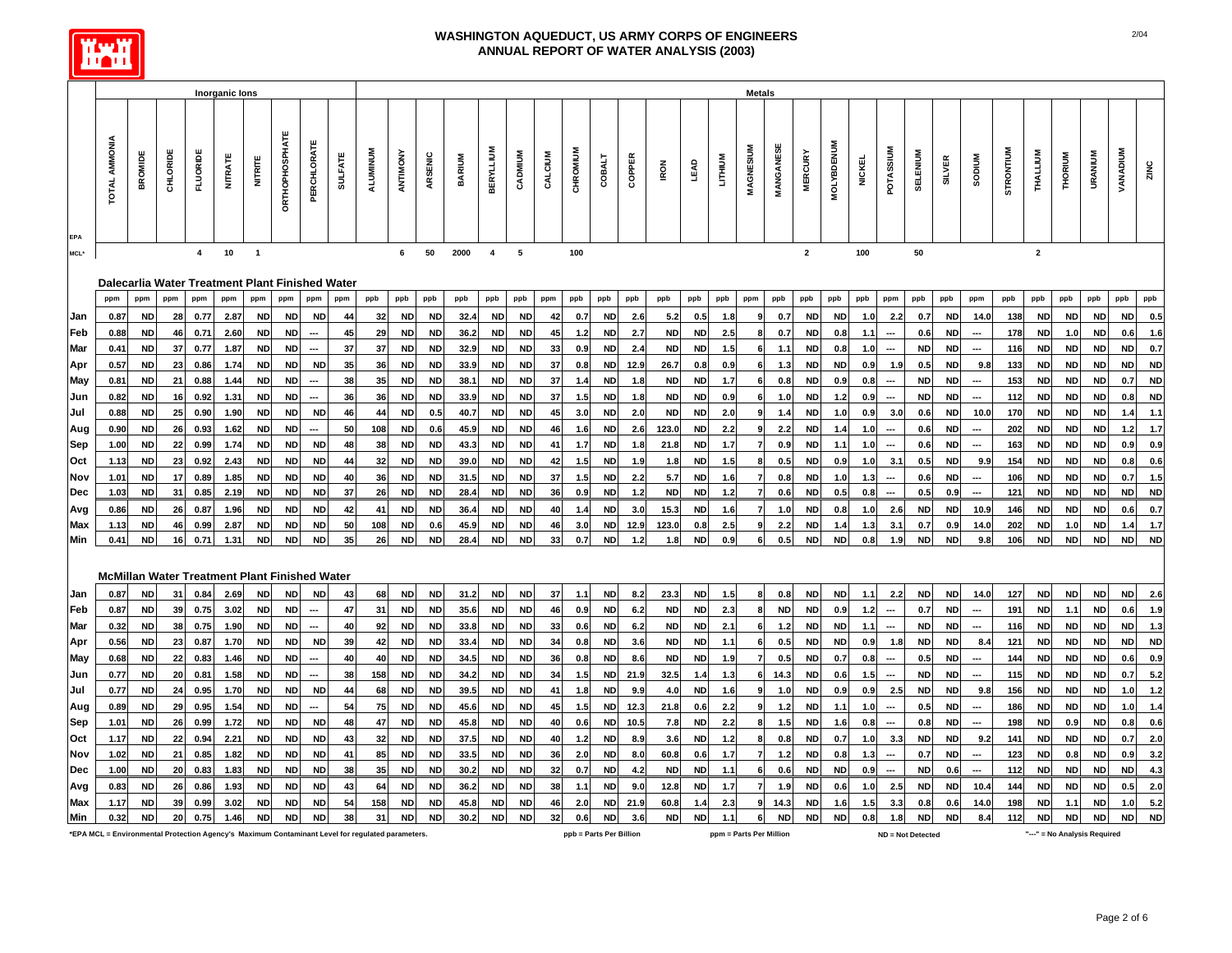

|            |            |            |                                                      |                    |                | <b>Miscellaneous Physical Parameters</b> |                   |                        |                        |                      |                             |                      | Microorganisms |                           |                    |                     |                      | <b>Haloacetic Acids (HAAs)</b> |                      |                        |                   |                             | <b>Trihalomethanes (THMs)</b> |                        |                       |                          |                        |                           |                        |                        |                        |                        |                        | Volatile Organic Compounds (VOCs) |                        |                        |                 |                 |                        |                        |                        |
|------------|------------|------------|------------------------------------------------------|--------------------|----------------|------------------------------------------|-------------------|------------------------|------------------------|----------------------|-----------------------------|----------------------|----------------|---------------------------|--------------------|---------------------|----------------------|--------------------------------|----------------------|------------------------|-------------------|-----------------------------|-------------------------------|------------------------|-----------------------|--------------------------|------------------------|---------------------------|------------------------|------------------------|------------------------|------------------------|------------------------|-----------------------------------|------------------------|------------------------|-----------------|-----------------|------------------------|------------------------|------------------------|
|            | 玉          | ALKALINITY | CONDUCTIVITY                                         | <b>TEMPERATURE</b> | TOTAL CHLORINE | TOTAL HARDNESS                           | TOTAL ORG. CARBON | TOTAL DISSOLVED SOLIDS | TOTAL SUSPENDED SOLIDS | TURBIDITY (Average)* | TOTAL COLIFORM (% positive) | E. COLI (% positive) | ALGAE COUNT    | HETEROTROPHIC PLATE COUNT | DIBROMOACETIC ACID | DICHLOROACETIC ACID | MONOBROMOACETIC ACID | MONOCHLOROACETIC ACID          | TRICHLOROACETIC ACID | TOTAL HALOACETIC ACIDS | <b>CHLOROFORM</b> | <b>BROMODICHLOROMETHANE</b> | CHLORODIBROMOMETHANE          | <b>BROMOFORM</b>       | TOTAL TRIHALOMETHANES | <b>BENZENE</b>           | <b>BROMOBENZENE</b>    | <b>BROMOCHLOROMETHANE</b> | <b>BROMOMETHANE</b>    | tert-BUTYLBENZENE      | sec-BUTYLBENZENE       | n-BUTYLBENZENE         | CARBON TETRACHLORIDE   | <b>CHLOROBENZENE</b>              | CHLOROETHANE           | CHLOROMETHANE          | 2-CHLOROTOLUENE | 4-CHLOROTOLUENE | <b>DIBROMOMETHANE</b>  | 3-DICHLOROBENZENE      | 1,4-DICHLOROBENZENE    |
| MCL*       |            |            |                                                      |                    | 4.0            |                                          |                   |                        |                        | 0.5                  |                             |                      |                |                           |                    |                     |                      |                                |                      | 60                     |                   |                             |                               |                        | 80                    | $\overline{\phantom{0}}$ |                        |                           |                        |                        |                        |                        |                        | 5 100                             |                        |                        |                 |                 |                        |                        | ${\bf 75}$             |
|            |            |            |                                                      |                    |                |                                          |                   |                        |                        |                      |                             |                      |                |                           |                    |                     |                      |                                |                      |                        |                   |                             |                               |                        |                       |                          |                        |                           |                        |                        |                        |                        |                        |                                   |                        |                        |                 |                 |                        |                        |                        |
|            |            |            | Dalecarlia Water Treatment Plant Finished Water      |                    |                |                                          |                   |                        |                        |                      |                             |                      |                |                           |                    |                     |                      |                                |                      |                        |                   |                             |                               |                        |                       |                          |                        |                           |                        |                        |                        |                        |                        |                                   |                        |                        |                 |                 |                        |                        |                        |
|            |            | ppm        | uS/cm                                                | E                  | ppm            | ppm                                      | ppm               | ppm                    | ppm                    | <b>NTU</b>           | $\% +$                      | $\% +$               | Org/mL         | CFU/mL                    | ppb                | ppb                 | ppb                  | ppb                            | ppb                  | ppb                    | ppb               | ppb                         | ppb                           | ppb                    | ppb                   | ppb                      | ppb                    | ppb                       | ppb                    | ppb                    | ppb                    | ppb                    | ppb                    | ppb                               | ppb                    | ppb                    | ppb             | ppb             | ppb                    | ppb                    | ppb                    |
| Jan        | 8.4        | 69         | 364                                                  | 42                 | 3.65           | 140                                      |                   | 194                    |                        | 0.05                 |                             |                      |                | <1                        | <b>ND</b>          | 6.4                 | <b>ND</b>            | <b>ND</b>                      | 5.2                  | 11.6                   | 5.9               | 4.4                         |                               | <b>ND</b>              | 11.6                  | <b>ND</b>                | <b>ND</b>              | <b>ND</b>                 | <b>ND</b>              | <b>ND</b>              | <b>ND</b>              | <b>ND</b>              | <b>ND</b>              | <b>ND</b>                         | <b>ND</b>              | <b>ND</b>              | <b>ND</b>       | <b>ND</b>       | <b>ND</b>              | <b>ND</b>              | <b>ND</b>              |
| Feb        | 8.4        | 75         | 442                                                  | 37                 | 3.63           | 147                                      | 1.56              | 261                    | 16                     | 0.05                 |                             |                      |                | <1                        | ---                |                     |                      |                                | ---                  |                        | 5.7               | 5.1                         | 1.8                           | <b>ND</b>              | 12.6                  | <b>ND</b>                | <b>ND</b>              | <b>ND</b>                 | <b>ND</b>              | <b>ND</b>              | <b>ND</b>              | <b>ND</b>              | <b>ND</b>              | <b>ND</b>                         | <b>ND</b>              | <b>ND</b>              | <b>ND</b>       | <b>ND</b>       | <b>ND</b>              | <b>ND</b>              | <b>ND</b>              |
| Mar        | 8.5<br>8.4 | 52<br>65   | 316<br>289                                           | 47<br>57           | 3.6<br>3.5     | 108<br>119                               | 1.46<br>1.41      | 173<br>167             |                        | 0.04<br>0.05         |                             | $\Omega$             | $\Omega$       | ا><br>< 1                 | <b>ND</b>          | 9.1                 | <b>ND</b>            | <b>ND</b>                      | 8.7                  | 17.8                   | 17.1<br>17.2      | 5.2<br>5.3                  | 0.5<br>0.7                    | <b>ND</b><br><b>ND</b> | 22.8<br>23.3          | <b>ND</b><br><b>ND</b>   | <b>ND</b><br><b>ND</b> | <b>ND</b><br><b>ND</b>    | <b>ND</b><br><b>ND</b> | <b>ND</b><br><b>ND</b> | <b>ND</b><br><b>ND</b> | <b>ND</b><br><b>ND</b> | <b>ND</b><br><b>ND</b> | <b>ND</b><br><b>ND</b>            | <b>ND</b><br><b>ND</b> | <b>ND</b><br><b>ND</b> | ND<br><b>ND</b> | ND<br><b>ND</b> | <b>ND</b><br><b>ND</b> | <b>ND</b><br><b>ND</b> | <b>ND</b><br><b>ND</b> |
| Apr<br>May | 8.0        | 64         | 279                                                  | 63                 | 3.7            | 119                                      | 1.90              | 182                    | <1                     | 0.05                 |                             | $\mathbf{0}$         | $\mathbf{0}$   | <1                        | ---                |                     |                      |                                |                      | ---                    | 21.5              | 7.5                         | 1.4                           | <b>ND</b>              | 30.4                  | <b>ND</b>                | <b>ND</b>              | <b>ND</b>                 | <b>ND</b>              | <b>ND</b>              | <b>ND</b>              | <b>ND</b>              | <b>ND</b>              | <b>ND</b>                         | <b>ND</b>              | <b>ND</b>              | ND              | <b>ND</b>       | <b>ND</b>              | <b>ND</b>              | <b>ND</b>              |
| Jun        | 8.0        | 63         | 278                                                  | 69                 | 3.6            | 117                                      | 1.82              | 200                    |                        | 0.05                 |                             |                      | $\mathbf{0}$   |                           |                    |                     |                      |                                |                      |                        | 20.4              | 6.1                         | 0.8                           | <b>ND</b>              | 27.3                  | <b>ND</b>                | <b>ND</b>              | <b>ND</b>                 | <b>ND</b>              | <b>ND</b>              | <b>ND</b>              | <b>ND</b>              | <b>ND</b>              | <b>ND</b>                         | <b>ND</b>              | <b>ND</b>              | <b>ND</b>       | <b>ND</b>       | <b>ND</b>              | <b>ND</b>              | <b>ND</b>              |
| Jul        | 7.7        | 82         | 355                                                  | 81                 | 3.7            | 150                                      | 1.89              | 224                    |                        | 0.05                 |                             |                      | 0              | < 1                       | <b>ND</b>          | 14.0                | <b>ND</b>            | <b>ND</b>                      | 13.0                 | 27.0                   | 27.7              | 10.7                        | 2.3                           | <b>ND</b>              | 40.7                  | <b>ND</b>                | <b>ND</b>              | <b>ND</b>                 | <b>ND</b>              | <b>ND</b>              | <b>ND</b>              | <b>ND</b>              | <b>ND</b>              | <b>ND</b>                         | <b>ND</b>              | <b>ND</b>              | <b>ND</b>       | <b>ND</b>       | <b>ND</b>              | <b>ND</b>              | <b>ND</b>              |
| Aug        | 7.7        | 83         | 362                                                  | 83                 | 3.7            | 152                                      | 2.07              | 272                    |                        | 0.07                 |                             | $\Omega$             | $\mathbf{0}$   |                           |                    |                     |                      |                                |                      |                        | 26.9              | 11.3                        | 2.5                           | <b>ND</b>              | 40.7                  | <b>ND</b>                | <b>ND</b>              | <b>ND</b>                 | <b>ND</b>              | <b>ND</b>              | <b>ND</b>              | <b>ND</b>              | <b>ND</b>              | <b>ND</b>                         | <b>ND</b>              | <b>ND</b>              | <b>ND</b>       | <b>ND</b>       | <b>ND</b>              | <b>ND</b>              | <b>ND</b>              |
| Sep        | 7.7        | 68         | 308                                                  | 83                 | 3.8            | 133                                      | 1.92              | 248                    | <1                     | 0.06                 |                             |                      |                |                           | ---                |                     |                      |                                |                      |                        | 28.4              | 8.9                         | 1.3                           | <b>ND</b>              | 38.6                  | <b>ND</b>                | <b>ND</b>              | <b>ND</b>                 | <b>ND</b>              | <b>ND</b>              | <b>ND</b>              | <b>ND</b>              | <b>ND</b>              | <b>ND</b>                         | <b>ND</b>              | <b>ND</b>              | <b>ND</b>       | <b>ND</b>       | <b>ND</b>              | <b>ND</b>              | <b>ND</b>              |
| Oct        | 7.8        | 77         | 326                                                  | 61                 | 3.8            | 138                                      | 1.95              | 191                    |                        | 0.05                 |                             | 0                    | $\mathbf 0$    | <1                        | <b>ND</b>          | 9.7                 | <b>ND</b>            | <b>ND</b>                      | 12.0                 | 21.7                   | 16.6              | 8.3                         | 1.8                           | <b>ND</b>              | 26.7                  | <b>ND</b>                | <b>ND</b>              | <b>ND</b>                 | <b>ND</b>              | <b>ND</b>              | <b>ND</b>              | <b>ND</b>              | <b>ND</b>              | <b>ND</b>                         | <b>ND</b>              | <b>ND</b>              | <b>ND</b>       | <b>ND</b>       | <b>ND</b>              | <b>ND</b>              | <b>ND</b>              |
| Nov        | 7.9        | 64         | 280                                                  | 55                 | 3.8            | 119                                      | 1.60              | 186                    |                        | 0.05                 |                             | - 0                  |                | <1                        | ---                |                     |                      |                                | ---                  | ---                    | 15.7              | 6.5                         | 0.9                           | <b>ND</b>              | 23.1                  | <b>ND</b>                | <b>ND</b>              | <b>ND</b>                 | <b>ND</b>              | <b>ND</b>              | <b>ND</b>              | <b>ND</b>              | <b>ND</b>              | <b>ND</b>                         | <b>ND</b>              | <b>ND</b>              | <b>ND</b>       | <b>ND</b>       | <b>ND</b>              | <b>ND</b>              | <b>ND</b>              |
| Dec        | 8.2        | 60         | 287                                                  | 45                 | 3.7            | 116                                      | 1.15              | 188                    |                        | 0.05                 |                             |                      |                | <1                        |                    |                     |                      |                                |                      |                        | 8.2               | 4.3                         | 1.0                           | <b>ND</b>              | 13.5                  | <b>ND</b>                | <b>ND</b>              | <b>ND</b>                 | <b>ND</b>              | <b>ND</b>              | <b>ND</b>              | <b>ND</b>              | <b>ND</b>              | <b>ND</b>                         | <b>ND</b>              | <b>ND</b>              | <b>ND</b>       | <b>ND</b>       | <b>ND</b>              | <b>ND</b>              | <b>ND</b>              |
| Avg        | 8.1        | 69         | 324                                                  | 60                 | 3.7            | 130                                      | 1.68              | 207                    |                        | 0.05                 | $\mathbf{0}$                | $\mathbf 0$          | $\mathbf{0}$   | < 1                       | <b>ND</b>          | 9.8                 | <b>ND</b>            | <b>ND</b>                      | 9.7                  | 19.5                   | 17.6              | 7.0                         | 1.4                           | <b>ND</b>              | 25.9                  | <b>ND</b>                | ND                     | <b>ND</b>                 | <b>ND</b>              | <b>ND</b>              | <b>ND</b>              | <b>ND</b>              | <b>ND</b>              | <b>ND</b>                         | <b>ND</b>              | <b>ND</b>              | <b>ND</b>       | <b>ND</b>       | <b>ND</b>              | <b>ND</b>              | <b>ND</b>              |
| Max        | 8.5        | 83         | 442                                                  | 83                 | 3.8            | 152                                      | 2.07              | 272                    | 16                     | 0.07                 |                             | - 0                  | $\mathbf{0}$   | 3                         | <b>ND</b>          | 14.0                | <b>ND</b>            | <b>ND</b>                      | 13.0                 | 27.0                   | 28.4              | 11.3                        | 2.5                           | <b>ND</b>              | 40.7                  | <b>ND</b>                | <b>ND</b>              | <b>ND</b>                 | <b>ND</b>              | <b>ND</b>              | <b>ND</b>              | <b>ND</b>              | <b>ND</b>              | <b>ND</b>                         | <b>ND</b>              | <b>ND</b>              | <b>ND</b>       | <b>ND</b>       | <b>ND</b>              | <b>ND</b>              | <b>ND</b>              |
| Min        | 7.7        | 52         | 278                                                  | 37                 | 3.5            | 108                                      | 1.15              | 167                    | <1                     | 0.04                 | $\mathbf{0}$                | $\mathbf 0$          | $\mathbf{0}$   | <1                        | <b>ND</b>          | 6.4                 | <b>ND</b>            | <b>ND</b>                      | 5.2                  | 11.6                   | 5.7               | 4.3                         | 0.5                           | <b>ND</b>              | 11.6                  | <b>ND</b>                | <b>ND</b>              | <b>ND</b>                 | <b>ND</b>              | <b>ND</b>              | <b>ND</b>              | <b>ND</b>              | <b>ND</b>              | <b>ND</b>                         | <b>ND</b>              | <b>ND</b>              | <b>ND</b>       | <b>ND</b>       | <b>ND</b>              | <b>ND</b>              | <b>ND</b>              |
|            |            |            |                                                      |                    |                |                                          |                   |                        |                        |                      |                             |                      |                |                           |                    |                     |                      |                                |                      |                        |                   |                             |                               |                        |                       |                          |                        |                           |                        |                        |                        |                        |                        |                                   |                        |                        |                 |                 |                        |                        |                        |
|            |            |            | <b>McMillan Water Treatment Plant Finished Water</b> |                    |                |                                          |                   |                        |                        |                      |                             |                      |                |                           |                    |                     |                      |                                |                      |                        |                   |                             |                               |                        |                       |                          |                        |                           |                        |                        |                        |                        |                        |                                   |                        |                        |                 |                 |                        |                        |                        |
| Jan        | 8.4        | 57         | 343                                                  | 37                 | 3.7            | 129                                      | 1.53              | 179                    |                        | 0.04                 |                             | $\Omega$             | $\mathbf{0}$   | < 1                       | <b>ND</b>          | 8.9                 | <b>ND</b>            | <b>ND</b>                      | 6.3                  | 15.2                   | 10.3              | 5.6                         | 1.5                           | <b>ND</b>              | 17.4                  | <b>ND</b>                | <b>ND</b>              | <b>ND</b>                 | <b>ND</b>              | <b>ND</b>              | <b>ND</b>              | <b>ND</b>              | <b>ND</b>              | <b>ND</b>                         | <b>ND</b>              | <b>ND</b>              | <b>ND</b>       | <b>ND</b>       | <b>ND</b>              | <b>ND</b>              | <b>ND</b>              |
| Feb        | 8.4        | 81         | 437                                                  | 36                 | 3.7            | 149                                      | 1.60              | 229                    | ا>                     | 0.04                 |                             |                      |                | $\leq$ 1                  | ---                | …                   |                      |                                | ---                  | …                      | 9.9               | 7.4                         | 2.5                           | <b>ND</b>              | 19.8                  | <b>ND</b>                | <b>ND</b>              | <b>ND</b>                 | <b>ND</b>              | <b>ND</b>              | <b>ND</b>              | <b>ND</b>              | <b>ND</b>              | <b>ND</b>                         | <b>ND</b>              | <b>ND</b>              | <b>ND</b>       | <b>ND</b>       | <b>ND</b>              | <b>ND</b>              | <b>ND</b>              |
| Mar        | 8.4        | 47         | 322                                                  | 44                 | 3.7            | 106                                      | 1.46              | 166                    |                        | 0.04                 |                             |                      |                | <1                        |                    |                     |                      |                                |                      |                        | 15.1              | 6.3                         | 1.3                           | <b>ND</b>              | 22.7                  | <b>ND</b>                | <b>ND</b>              | <b>ND</b>                 | <b>ND</b>              | <b>ND</b>              | <b>ND</b>              | <b>ND</b>              | <b>ND</b>              | <b>ND</b>                         | <b>ND</b>              | <b>ND</b>              | <b>ND</b>       | <b>ND</b>       | <b>ND</b>              | <b>ND</b>              | <b>ND</b>              |
| Apr        | 8.4        | 56         | 278                                                  | 55                 | 3.6            | 112                                      | 1.44              | 148                    |                        | 0.04                 |                             |                      |                | <1                        | <b>ND</b>          | 12.0                | ND                   | 2.0                            | 11.0                 | 25.0                   | 23.2              | 6.1                         | 0.8                           | <b>ND</b>              | 30.7                  | ND                       | <b>ND</b>              | <b>ND</b>                 | <b>ND</b>              | <b>ND</b>              | <b>ND</b>              | <b>ND</b>              | <b>ND</b>              | <b>ND</b>                         | <b>ND</b>              | <b>ND</b>              | <b>ND</b>       | <b>ND</b>       | <b>ND</b>              | <b>ND</b>              | <b>ND</b>              |
| May        | 8.2        | 61         | 280                                                  | 63                 | 3.6            | 118                                      | 1.67              | 171                    |                        | 0.05                 |                             | 0                    | $\mathbf{0}$   | <1                        |                    |                     |                      |                                |                      |                        | 22.6              | 8.3                         | 1.5                           | <b>ND</b>              | 32.4                  | <b>ND</b>                | <b>ND</b>              | <b>ND</b>                 | <b>ND</b>              | <b>ND</b>              | <b>ND</b>              | <b>ND</b>              | <b>ND</b>              | <b>ND</b>                         | <b>ND</b>              | <b>ND</b>              | <b>ND</b>       | <b>ND</b>       | <b>ND</b>              | <b>ND</b>              | <b>ND</b>              |
| Jun        | 8.1        | 52         | 266                                                  | 68                 | 3.6            | 110                                      | 1.74              | 193                    |                        | 0.06                 |                             |                      | $\Omega$       | <1                        |                    |                     |                      |                                |                      |                        | 29.4              | 7.3                         | 0.8                           | <b>ND</b>              | 37.5                  | <b>ND</b>                | <b>ND</b>              | <b>ND</b>                 | <b>ND</b>              | <b>ND</b>              | <b>ND</b>              | <b>ND</b>              | <b>ND</b>              | <b>ND</b>                         | <b>ND</b>              | <b>ND</b>              | <b>ND</b>       | <b>ND</b>       | <b>ND</b>              | <b>ND</b>              | <b>ND</b>              |
| Jul        | 7.9        | 71         | 334                                                  | 78                 | 3.6            | 142                                      | 1.88              | 206                    |                        | 0.08                 |                             |                      |                | < 1                       | <b>ND</b>          | 20.0                | <b>ND</b>            | <b>ND</b>                      | 17.0                 | 37.0                   | 39.9              | 11.5                        | 2.0                           | <b>ND</b>              | 53.4                  | <b>ND</b>                | <b>ND</b>              | <b>ND</b>                 | <b>ND</b>              | <b>ND</b>              | <b>ND</b>              | <b>ND</b>              | <b>ND</b>              | <b>ND</b>                         | <b>ND</b>              | <b>ND</b>              | <b>ND</b>       | <b>ND</b>       | <b>ND</b>              | <b>ND</b>              | <b>ND</b>              |
| Aug        | 7.8        | 75         | 360                                                  | 79                 | 3.7            | 150                                      | 2.01              | 256                    |                        | 0.07                 |                             |                      | $\mathbf 0$    | <1                        |                    |                     |                      |                                |                      |                        | 45.0              | 14.8                        | 3.0                           | <b>ND</b>              | 62.8                  | <b>ND</b>                | <b>ND</b>              | <b>ND</b>                 | <b>ND</b>              | <b>ND</b>              | <b>ND</b>              | <b>ND</b>              | ND                     | <b>ND</b>                         | <b>ND</b>              | <b>ND</b>              | <b>ND</b>       | <b>ND</b>       | <b>ND</b>              | <b>ND</b>              | <b>ND</b>              |
| Sep        | 7.8        | 65         | 316                                                  | 79                 | 3.7            | 133                                      | 1.98              | 248                    |                        | 0.06                 |                             |                      |                |                           |                    |                     |                      |                                |                      |                        | 64.7              | 12.9                        | 1.5                           | <b>ND</b>              | 79.1                  | <b>ND</b>                | <b>ND</b>              | <b>ND</b>                 | <b>ND</b>              | <b>ND</b>              | <b>ND</b>              | <b>ND</b>              | ND                     | <b>ND</b>                         | <b>ND</b>              | <b>ND</b>              | <b>ND</b>       | <b>ND</b>       | <b>ND</b>              | <b>ND</b>              | <b>ND</b>              |
| Oct        | 7.8        | 69         | 314                                                  | 59                 | 3.7            | 132                                      | 1.91              | 247                    | <1                     | 0.05                 |                             | $\mathbf{0}$         | $\mathbf{0}$   | < 1                       | <b>ND</b>          | 12.0                | <b>ND</b>            | 2.6                            | 13.0                 | 27.6                   | 23.9              | 9.9                         | 2.1                           | <b>ND</b>              | 35.9                  | <b>ND</b>                | <b>ND</b>              | <b>ND</b>                 | <b>ND</b>              | <b>ND</b>              | <b>ND</b>              | <b>ND</b>              | <b>ND</b>              | <b>ND</b>                         | <b>ND</b>              | <b>ND</b>              | <b>ND</b>       | <b>ND</b>       | <b>ND</b>              | <b>ND</b>              | <b>ND</b>              |
| Nov        | 8.0        | 59         | 281                                                  | 52                 | 3.7            | 119                                      | 1.89              | 195                    | ا>                     | 0.05                 |                             | $\Omega$             | $\mathbf{0}$   | <1                        | ---                | ---                 | ---                  | ---                            | ---                  | ---                    | 28.4              | 8.9                         | 1.2                           | <b>ND</b>              | 38.5                  | <b>ND</b>                | <b>ND</b>              | <b>ND</b>                 | <b>ND</b>              | <b>ND</b>              | <b>ND</b>              | <b>ND</b>              | <b>ND</b>              | <b>ND</b>                         | <b>ND</b>              | <b>ND</b>              | <b>ND</b>       | <b>ND</b>       | <b>ND</b>              | <b>ND</b>              | <b>ND</b>              |
| Dec        | 8.3        | 49         | 262                                                  | 39                 | 3.7            | 106                                      | 1.49              | 172                    |                        | 0.04                 |                             | $\mathbf{0}$         | $\mathbf{0}$   | $\leq$ 1                  | ┄                  |                     |                      |                                |                      |                        | 12.5              | 5.3                         | 1.1                           | <b>ND</b>              | 18.9                  | <b>ND</b>                | <b>ND</b>              | <b>ND</b>                 | <b>ND</b>              | <b>ND</b>              | <b>ND</b>              | <b>ND</b>              | <b>ND</b>              | <b>ND</b>                         | <b>ND</b>              | <b>ND</b>              | <b>ND</b>       | <b>ND</b>       | <b>ND</b>              | <b>ND</b>              | <b>ND</b>              |
| Avg        | 8.1        | 62         | 316                                                  | 57                 | 3.7            | 126                                      | 1.72              | 201                    |                        | 0.05                 |                             | - 0                  |                | $<$ 1                     | <b>ND</b>          | 13.2                | <b>ND</b>            | 1.0                            | 11.8                 | 26.2                   | 27.1              | 8.7                         | 1.6                           | <b>ND</b>              | 37.4                  | <b>ND</b>                | <b>ND</b>              | <b>ND</b>                 | <b>ND</b>              | <b>ND</b>              | <b>ND</b>              | <b>ND</b>              | <b>ND</b>              | <b>ND</b>                         | <b>ND</b>              | <b>ND</b>              | <b>ND</b>       | <b>ND</b>       | <b>ND</b>              | <b>ND</b>              | <b>ND</b>              |
| Max        | 8.4        | 81         | 437                                                  | 79                 | 3.7            | 150                                      | 2.01              | 256                    |                        | 0.08                 |                             | $\mathbf 0$          | 8              |                           | <b>ND</b>          | 20.0                | <b>ND</b>            | 2.6                            | 17.0                 | 37.0                   | 64.7              | 14.8                        | 3.0                           | <b>ND</b>              | 79.1                  | ND                       | <b>ND</b>              | <b>ND</b>                 | <b>ND</b>              | <b>ND</b>              | <b>ND</b>              | <b>ND</b>              | <b>ND</b>              | <b>ND</b>                         | <b>ND</b>              | <b>ND</b>              | <b>ND</b>       | <b>ND</b>       | <b>ND</b>              | <b>ND</b>              | <b>ND</b>              |
| Min        | 7.8        | 47         | 262                                                  | 36                 | 3.6            | 106                                      | 1.44              | 148                    | < 1                    | 0.04                 | $\mathbf{0}$                | $\mathbf{0}$         | $\mathbf{0}$   | $\leq$ 1                  | <b>ND</b>          | 8.9                 | <b>ND</b>            | <b>ND</b>                      | 6.3                  | 15.2                   | 9.9               | 5.3                         | 0.8                           | <b>ND</b>              | 17.4                  | <b>ND</b>                | <b>ND</b>              | <b>ND</b>                 | <b>ND</b>              | <b>ND</b>              | <b>ND</b>              | <b>ND</b>              | <b>ND</b>              | <b>ND</b>                         | <b>ND</b>              | <b>ND</b>              | <b>ND</b>       | <b>ND</b>       | <b>ND</b>              | <b>ND</b>              | <b>ND</b>              |

**\*EPA MCL = Environmental Protection Agency's Maximum Contaminant Level for regulated parameters. ppb = Parts Per Billion ppm = Parts Per Million "---" = No Analysis Required**

**Turbidity\* = Water turbidity after filters** 

**ND = Not Detected**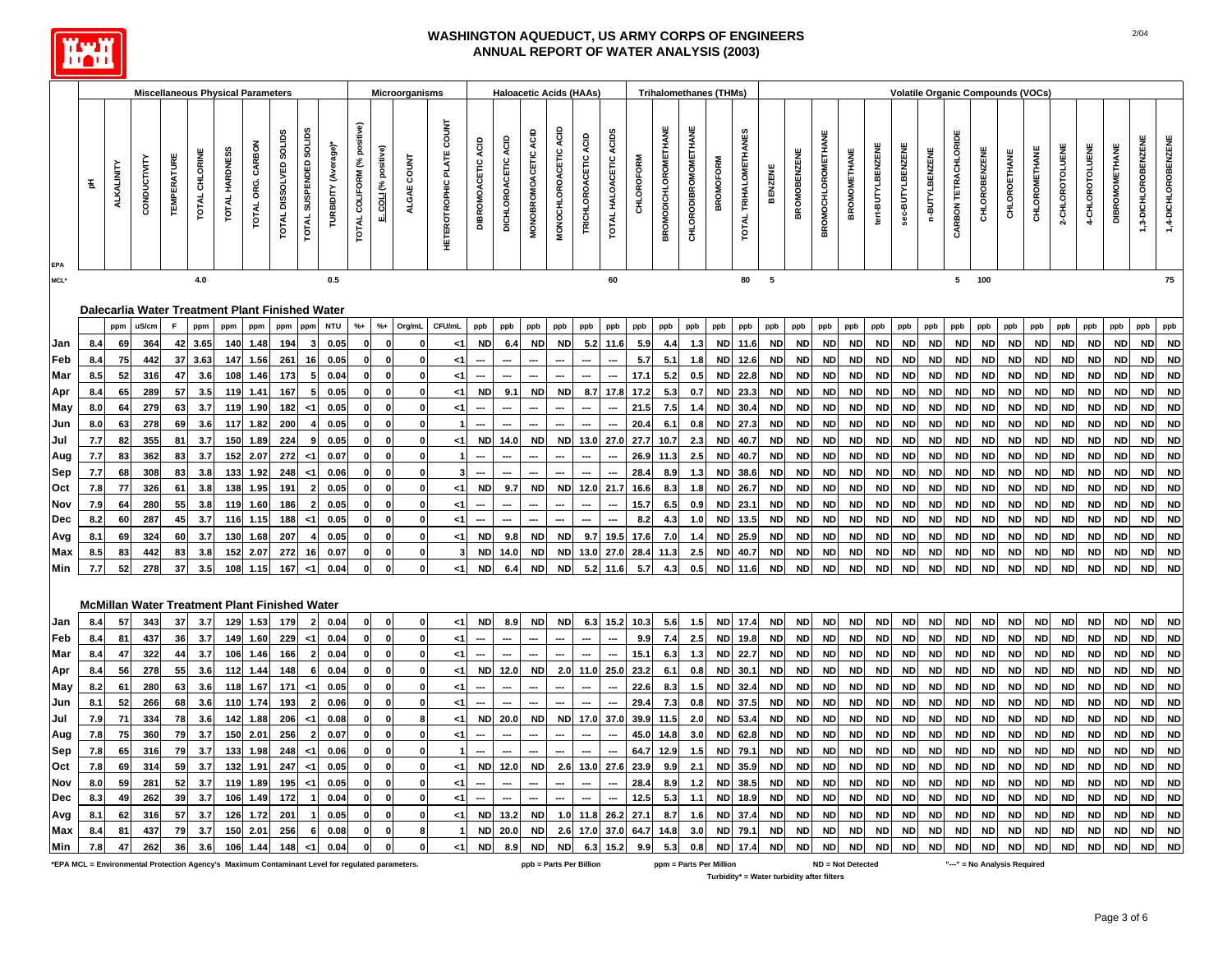

|                    |                                                        |                         |                        |                        |                            |                          |                        |                        |                        |                        |                           |                         |                        |                        |                            |                         |                        |                        |                                |                        |                        | <b>Volatile Organic Compounds</b> |                        |                           |                           |                            |                        |                        |                        |                        |                        |                          |                        |                        |                         |                        |                        |                         |                        |                        |                        | <b>Synthetic Organic Compounds</b> |                            |                        |                        |
|--------------------|--------------------------------------------------------|-------------------------|------------------------|------------------------|----------------------------|--------------------------|------------------------|------------------------|------------------------|------------------------|---------------------------|-------------------------|------------------------|------------------------|----------------------------|-------------------------|------------------------|------------------------|--------------------------------|------------------------|------------------------|-----------------------------------|------------------------|---------------------------|---------------------------|----------------------------|------------------------|------------------------|------------------------|------------------------|------------------------|--------------------------|------------------------|------------------------|-------------------------|------------------------|------------------------|-------------------------|------------------------|------------------------|------------------------|------------------------------------|----------------------------|------------------------|------------------------|
|                    |                                                        |                         |                        |                        |                            |                          |                        |                        |                        |                        |                           |                         |                        |                        |                            |                         |                        |                        |                                |                        |                        |                                   |                        |                           |                           |                            |                        |                        |                        |                        |                        |                          |                        |                        |                         |                        |                        |                         |                        |                        |                        |                                    |                            |                        |                        |
|                    | 1,2-DICHLOROBENZENE                                    | DICHLORODIFLUOROMETHANE | 1,1-DICHLOROETHANE     | 1,2-DICHLOROETHANE     | trans-1,2-DICHLOROETHYLENE | cis-1,2-DICHLOROETHYLENE | 1,1-DICHLOROETHYLENE   | 1,3-DICHLOROPROPANE    | 2,2-DICHLOROPROPANE    | 1,2-DICHLOROPROPANE    | trans-1,3-DICHLOROPROPENE | cis-1,3-DICHLOROPROPENE | 1,1-DICHLOROPROPENE    | ETHYLBENZENE           | <b>HEXACHLOROBUTADIENE</b> | <b>ISOPROPYLBENZENE</b> | 4-ISOPROPYLTOLUENE     | METHYLENE CHLORIDE     | METHYL TERT-BUTYL ETHER (MTBE) | NAPHTHALENE            | NITROBENZENE           | n-PROPYLBENZENE                   | STYRENE                | 1,1,1,2-TETRACHLOROETHANE | 1,1,2,2-TETRACHLOROETHANE | <b>TETRACHLOROETHYLENE</b> | <b>TOLUENE</b>         | 1,2,3-TRICHLOROBENZENE | 1,2,4-TRICHLOROBENZENE | 1,1,1-TRICHLOROETHANE  | 1,1,2-TRICHLOROETHANE  | TRICHLOROETHYLENE        | TRICHLOROFLUOROMETHANE | 1,2,3-TRICHLOROPROPANE | 1,2,4-TRIMETHYLBENZENE  | 1,3,5-TRIMETHYLBENZENE | TOTAL XYLENES          | VINYL CHLORIDE          | ACENAPHTHYLENE         | <b>ACETOCHLOR</b>      | <b>ALACHLOR</b>        | <b>ALDICARB</b>                    | ALDICARB SULFONE           | ALDICARB SULFOXIDE     | <b>ALDRIN</b>          |
| <b>EPA</b><br>MCL* | 600                                                    |                         |                        | 5                      | 100                        | 70                       | $\overline{7}$         |                        |                        | 5                      |                           |                         |                        | 700                    |                            |                         |                        | ${\bf 5}$              |                                |                        |                        |                                   | 100                    |                           |                           | 5                          | 1000                   |                        | 70                     | 200                    | 5                      | $\overline{\phantom{0}}$ |                        |                        |                         |                        | 10,000                 | $\overline{\mathbf{2}}$ |                        |                        | $\mathbf{2}$           | $\mathbf{3}$                       | $\overline{2}$             | $\overline{4}$         |                        |
|                    |                                                        |                         |                        |                        |                            |                          |                        |                        |                        |                        |                           |                         |                        |                        |                            |                         |                        |                        |                                |                        |                        |                                   |                        |                           |                           |                            |                        |                        |                        |                        |                        |                          |                        |                        |                         |                        |                        |                         |                        |                        |                        |                                    |                            |                        |                        |
|                    | Dalecarlia Water Treatment Plant Finished Water<br>ppb | ppb                     | ppb                    | ppb                    | ppb                        | ppb                      | ppb                    | ppb                    | ppb                    | ppb                    | ppb                       | ppb                     | ppb                    | ppb                    | ppb                        | ppb                     | ppb                    | ppb                    | ppb                            | ppb                    | ppb                    | ppb                               | ppb                    | ppb                       | ppb                       | ppb                        | ppb                    | ppb                    | ppb                    | ppb                    | ppb                    | ppb                      | ppb                    | ppb                    | ppb                     | ppb                    | ppb                    | ppb                     | ppb                    | ppb                    | ppb                    | ppb                                | ppb                        | ppb                    | ppb                    |
| Jan                | <b>ND</b>                                              | <b>ND</b>               | <b>ND</b>              | <b>ND</b>              | ND                         | <b>ND</b>                | <b>ND</b>              | <b>ND</b>              | <b>ND</b>              | <b>ND</b>              | <b>ND</b>                 | <b>ND</b>               | <b>ND</b>              | <b>ND</b>              | <b>ND</b>                  | <b>ND</b>               | <b>ND</b>              | <b>ND</b>              | <b>ND</b>                      | <b>ND</b>              | <b>ND</b>              | <b>ND</b>                         | <b>ND</b>              | <b>ND</b>                 | <b>ND</b>                 | <b>ND</b>                  | <b>ND</b>              | <b>ND</b>              | <b>ND</b>              | <b>ND</b>              | <b>ND</b>              | <b>ND</b>                | <b>ND</b>              | <b>ND</b>              | <b>ND</b>               | <b>ND</b>              | <b>ND</b>              | <b>ND</b>               | <b>ND</b>              | <b>ND</b>              | <b>ND</b>              | <b>ND</b>                          | <b>ND</b>                  | <b>ND</b>              | <b>ND</b>              |
| Feb                | <b>ND</b>                                              | <b>ND</b>               | <b>ND</b>              | <b>ND</b>              | ND                         | <b>ND</b>                | ND                     | <b>ND</b>              | <b>ND</b>              | <b>ND</b>              | <b>ND</b>                 | ND                      | <b>ND</b>              | <b>ND</b>              | <b>ND</b>                  | <b>ND</b>               | <b>ND</b>              | <b>ND</b>              | ND                             | <b>ND</b>              | <b>ND</b>              | <b>ND</b>                         | <b>ND</b>              | ND                        | <b>ND</b>                 | <b>ND</b>                  | <b>ND</b>              | <b>ND</b>              | <b>ND</b>              | <b>ND</b>              | <b>ND</b>              | <b>ND</b>                | <b>ND</b>              | ND                     | <b>ND</b>               | <b>ND</b>              | <b>ND</b>              | <b>ND</b>               |                        |                        |                        |                                    |                            |                        |                        |
| Mar                | <b>ND</b>                                              | <b>ND</b>               | <b>ND</b>              | <b>ND</b>              | <b>ND</b>                  | <b>ND</b>                | <b>ND</b>              | <b>ND</b>              | <b>ND</b>              | <b>ND</b>              | <b>ND</b>                 | <b>ND</b>               | <b>ND</b>              | <b>ND</b>              | <b>ND</b>                  | <b>ND</b>               | <b>ND</b>              | <b>ND</b>              | <b>ND</b>                      | <b>ND</b>              | <b>ND</b>              | <b>ND</b>                         | <b>ND</b>              | <b>ND</b>                 | ND                        | <b>ND</b>                  | <b>ND</b>              | <b>ND</b>              | <b>ND</b>              | <b>ND</b>              | <b>ND</b>              | <b>ND</b>                | <b>ND</b>              | <b>ND</b>              | <b>ND</b>               | <b>ND</b>              | <b>ND</b>              | <b>ND</b>               |                        |                        |                        |                                    |                            |                        |                        |
| Apr                | <b>ND</b>                                              | <b>ND</b>               | <b>ND</b>              | <b>ND</b>              | <b>ND</b>                  | <b>ND</b>                | <b>ND</b>              | <b>ND</b>              | <b>ND</b>              | ND                     | <b>ND</b>                 | ND                      | <b>ND</b>              | <b>ND</b>              | <b>ND</b>                  | ND                      | <b>ND</b>              | <b>ND</b>              | ND                             | <b>ND</b>              | <b>ND</b>              | ND                                | <b>ND</b>              | <b>ND</b>                 | ND                        | <b>ND</b>                  | <b>ND</b>              | <b>ND</b>              | <b>ND</b>              | <b>ND</b>              | <b>ND</b>              | ND                       | <b>ND</b>              | ND                     | <b>ND</b>               | <b>ND</b>              | <b>ND</b>              | ND                      | <b>ND</b>              | <b>ND</b>              | <b>ND</b>              | <b>ND</b>                          | <b>ND</b>                  | <b>ND</b>              | <b>ND</b>              |
| May                | <b>ND</b>                                              | <b>ND</b>               | <b>ND</b>              | <b>ND</b>              | <b>ND</b>                  | <b>ND</b>                | <b>ND</b>              | <b>ND</b>              | <b>ND</b>              | <b>ND</b>              | <b>ND</b>                 | <b>ND</b>               | <b>ND</b>              | <b>ND</b>              | ND                         | <b>ND</b>               | <b>ND</b>              | <b>ND</b>              | <b>ND</b>                      | <b>ND</b>              | <b>ND</b>              | <b>ND</b>                         | <b>ND</b>              | <b>ND</b>                 | <b>ND</b>                 | <b>ND</b>                  | <b>ND</b>              | <b>ND</b>              | <b>ND</b>              | <b>ND</b>              | <b>ND</b>              | <b>ND</b>                | <b>ND</b>              | <b>ND</b>              | <b>ND</b>               | <b>ND</b>              | <b>ND</b>              | <b>ND</b>               |                        |                        |                        |                                    |                            |                        |                        |
| Jun                | <b>ND</b>                                              | <b>ND</b>               | <b>ND</b>              | <b>ND</b>              | <b>ND</b>                  | <b>ND</b>                |                        | <b>ND</b>              | <b>ND</b>              | ND                     | <b>ND</b>                 | <b>ND</b>               | <b>ND</b>              | <b>ND</b>              | <b>ND</b>                  | <b>ND</b>               | <b>ND</b>              | <b>ND</b>              | <b>ND</b>                      | <b>ND</b>              | <b>ND</b>              | <b>ND</b>                         | <b>ND</b>              | <b>ND</b>                 | ND                        | <b>ND</b>                  | <b>ND</b>              | <b>ND</b>              | <b>ND</b>              | <b>ND</b>              | <b>ND</b>              | <b>ND</b>                | <b>ND</b>              | <b>ND</b>              | <b>ND</b>               | <b>ND</b>              | <b>ND</b>              | <b>ND</b>               |                        |                        |                        |                                    |                            |                        |                        |
| Jul                | <b>ND</b>                                              | <b>ND</b>               | <b>ND</b>              | <b>ND</b>              | <b>ND</b>                  | <b>ND</b>                | <b>ND</b>              | <b>ND</b>              | <b>ND</b>              | ND                     | <b>ND</b>                 | <b>ND</b>               | <b>ND</b>              | <b>ND</b>              | ND                         | <b>ND</b>               | <b>ND</b>              | <b>ND</b>              | <b>ND</b>                      | <b>ND</b>              | <b>ND</b>              | <b>ND</b>                         | <b>ND</b>              | <b>ND</b>                 | <b>ND</b>                 | <b>ND</b>                  | ND                     | <b>ND</b>              | <b>ND</b>              | <b>ND</b>              | <b>ND</b>              | <b>ND</b>                | <b>ND</b>              | <b>ND</b>              | <b>ND</b>               | <b>ND</b>              | <b>ND</b>              | <b>ND</b>               | <b>ND</b>              | $\sf ND$               | <b>ND</b>              | <b>ND</b>                          | <b>ND</b>                  | <b>ND</b>              | <b>ND</b>              |
| Aug                | <b>ND</b>                                              | <b>ND</b>               | <b>ND</b>              | <b>ND</b>              | <b>ND</b>                  | <b>ND</b>                |                        | <b>ND</b>              | <b>ND</b>              | ND                     | <b>ND</b>                 | <b>ND</b>               | <b>ND</b>              | <b>ND</b>              | <b>ND</b>                  | <b>ND</b>               | <b>ND</b>              | <b>ND</b>              | <b>ND</b>                      | <b>ND</b>              | <b>ND</b>              | ND                                | <b>ND</b>              | <b>ND</b>                 | ND                        | <b>ND</b>                  | <b>ND</b>              | <b>ND</b>              | <b>ND</b>              | <b>ND</b>              | <b>ND</b>              | <b>ND</b>                | <b>ND</b>              | <b>ND</b>              | <b>ND</b>               | <b>ND</b>              | <b>ND</b>              | <b>ND</b>               |                        |                        |                        |                                    |                            |                        |                        |
| Sep                | <b>ND</b>                                              | <b>ND</b>               | <b>ND</b>              | <b>ND</b>              | <b>ND</b>                  | <b>ND</b>                | <b>ND</b>              | <b>ND</b>              | <b>ND</b>              | ND                     | <b>ND</b>                 | <b>ND</b>               | <b>ND</b>              | <b>ND</b>              | <b>ND</b>                  | <b>ND</b>               | <b>ND</b>              | <b>ND</b>              | <b>ND</b>                      | <b>ND</b>              | <b>ND</b>              | <b>ND</b>                         | <b>ND</b>              | <b>ND</b>                 | <b>ND</b>                 | <b>ND</b>                  | <b>ND</b>              | <b>ND</b>              | <b>ND</b>              | <b>ND</b>              | <b>ND</b>              | <b>ND</b>                | <b>ND</b>              | <b>ND</b>              | <b>ND</b>               | <b>ND</b>              | <b>ND</b>              | <b>ND</b>               |                        |                        |                        |                                    |                            |                        |                        |
| Oct                | <b>ND</b>                                              | <b>ND</b>               | <b>ND</b>              | <b>ND</b>              | ND                         | <b>ND</b>                | <b>ND</b>              | <b>ND</b>              | <b>ND</b>              | ND                     | <b>ND</b>                 | ND                      | <b>ND</b>              | <b>ND</b>              | <b>ND</b>                  | <b>ND</b>               | <b>ND</b>              | <b>ND</b>              | <b>ND</b>                      | <b>ND</b>              | <b>ND</b>              | <b>ND</b>                         | <b>ND</b>              | <b>ND</b>                 | <b>ND</b>                 | <b>ND</b>                  | <b>ND</b>              | <b>ND</b>              | <b>ND</b>              | <b>ND</b>              | <b>ND</b>              | <b>ND</b>                | <b>ND</b>              | <b>ND</b>              | <b>ND</b>               | <b>ND</b>              | <b>ND</b>              | <b>ND</b>               | <b>ND</b>              | <b>ND</b>              | <b>ND</b>              | <b>ND</b>                          | <b>ND</b>                  | <b>ND</b>              | <b>ND</b>              |
| Nov                | <b>ND</b>                                              | <b>ND</b>               | <b>ND</b>              | <b>ND</b>              | <b>ND</b>                  | <b>ND</b>                | <b>ND</b>              | <b>ND</b>              | <b>ND</b>              | <b>ND</b>              | <b>ND</b>                 | <b>ND</b>               | <b>ND</b>              | <b>ND</b>              | <b>ND</b>                  | <b>ND</b>               | <b>ND</b>              | <b>ND</b>              | <b>ND</b>                      | <b>ND</b>              | <b>ND</b>              | <b>ND</b>                         | <b>ND</b>              | <b>ND</b>                 | <b>ND</b>                 | <b>ND</b>                  | <b>ND</b>              | <b>ND</b>              | <b>ND</b>              | <b>ND</b>              | <b>ND</b>              | <b>ND</b>                | <b>ND</b>              | <b>ND</b>              | <b>ND</b>               | <b>ND</b>              | <b>ND</b>              | <b>ND</b>               |                        |                        |                        |                                    |                            |                        |                        |
| Dec                | <b>ND</b>                                              | <b>ND</b>               | <b>ND</b>              | <b>ND</b>              | <b>ND</b>                  | <b>ND</b>                | <b>ND</b>              | <b>ND</b>              | <b>ND</b>              | ND                     | <b>ND</b>                 | <b>ND</b>               | <b>ND</b>              | <b>ND</b>              | <b>ND</b>                  | <b>ND</b>               | <b>ND</b>              | <b>ND</b>              | <b>ND</b>                      | <b>ND</b>              | <b>ND</b>              | <b>ND</b>                         | <b>ND</b>              | <b>ND</b>                 | <b>ND</b>                 | <b>ND</b>                  | <b>ND</b>              | <b>ND</b>              | <b>ND</b>              | <b>ND</b>              | <b>ND</b>              | <b>ND</b>                | <b>ND</b>              | <b>ND</b>              | <b>ND</b>               | <b>ND</b>              | <b>ND</b>              | <b>ND</b>               |                        |                        |                        |                                    |                            |                        |                        |
| Avg                | <b>ND</b><br><b>ND</b>                                 | <b>ND</b>               | <b>ND</b>              | <b>ND</b><br><b>ND</b> | <b>ND</b>                  | <b>ND</b><br><b>ND</b>   | <b>ND</b><br><b>ND</b> | <b>ND</b>              | <b>ND</b>              | ND                     | <b>ND</b>                 | <b>ND</b>               | <b>ND</b>              | <b>ND</b>              | ND                         | ND                      | <b>ND</b>              | <b>ND</b>              | <b>ND</b>                      | <b>ND</b>              | <b>ND</b>              | <b>ND</b>                         | <b>ND</b>              | <b>ND</b>                 | <b>ND</b>                 | <b>ND</b>                  | <b>ND</b>              | <b>ND</b>              | <b>ND</b>              | <b>ND</b>              | ND                     | ND                       | <b>ND</b>              | <b>ND</b>              | <b>ND</b><br><b>ND</b>  | <b>ND</b>              | <b>ND</b>              | ND                      | <b>ND</b>              | <b>ND</b>              | <b>ND</b>              | <b>ND</b>                          | <b>ND</b><br>$\mathsf{ND}$ | <b>ND</b>              | <b>ND</b>              |
| Max<br>Min         | <b>ND</b>                                              | <b>ND</b><br><b>ND</b>  | <b>ND</b><br><b>ND</b> | <b>ND</b>              | <b>ND</b><br><b>ND</b>     | <b>ND</b>                | <b>ND</b>              | <b>ND</b><br><b>ND</b> | <b>ND</b><br><b>ND</b> | <b>ND</b><br><b>ND</b> | <b>ND</b><br><b>ND</b>    | ND<br><b>ND</b>         | <b>ND</b><br><b>ND</b> | <b>ND</b><br><b>ND</b> | <b>ND</b><br><b>ND</b>     | <b>ND</b><br><b>ND</b>  | <b>ND</b><br><b>ND</b> | <b>ND</b><br><b>ND</b> | <b>ND</b><br><b>ND</b>         | <b>ND</b><br><b>ND</b> | <b>ND</b><br><b>ND</b> | <b>ND</b><br><b>ND</b>            | <b>ND</b><br><b>ND</b> | <b>ND</b><br><b>ND</b>    | <b>ND</b><br><b>ND</b>    | <b>ND</b><br><b>ND</b>     | <b>ND</b><br><b>ND</b> | <b>ND</b><br><b>ND</b> | <b>ND</b><br><b>ND</b> | <b>ND</b><br><b>ND</b> | <b>ND</b><br><b>ND</b> | <b>ND</b><br><b>ND</b>   | <b>ND</b><br><b>ND</b> | <b>ND</b><br><b>ND</b> | <b>ND</b>               | <b>ND</b><br><b>ND</b> | <b>ND</b><br><b>ND</b> | <b>ND</b><br><b>ND</b>  | <b>ND</b><br><b>ND</b> | ND<br><b>ND</b>        | <b>ND</b><br><b>ND</b> | <b>ND</b><br><b>ND</b>             | <b>ND</b>                  | <b>ND</b><br><b>ND</b> | ND<br><b>ND</b>        |
|                    |                                                        |                         |                        |                        |                            |                          |                        |                        |                        |                        |                           |                         |                        |                        |                            |                         |                        |                        |                                |                        |                        |                                   |                        |                           |                           |                            |                        |                        |                        |                        |                        |                          |                        |                        |                         |                        |                        |                         |                        |                        |                        |                                    |                            |                        |                        |
|                    | <b>McMillan Water Treatment Plant Finished Water</b>   |                         |                        |                        |                            |                          |                        |                        |                        |                        |                           |                         |                        |                        |                            |                         |                        |                        |                                |                        |                        |                                   |                        |                           |                           |                            |                        |                        |                        |                        |                        |                          |                        |                        |                         |                        |                        |                         |                        |                        |                        |                                    |                            |                        |                        |
| Jan                | <b>ND</b>                                              | <b>ND</b>               | <b>ND</b>              | <b>ND</b>              | <b>ND</b>                  | <b>ND</b>                | <b>ND</b>              | <b>ND</b>              | <b>ND</b>              | <b>ND</b>              | <b>ND</b>                 | <b>ND</b>               | <b>ND</b>              | <b>ND</b>              | <b>ND</b>                  | <b>ND</b>               | <b>ND</b>              | <b>ND</b>              | <b>ND</b>                      | <b>ND</b>              | <b>ND</b>              | <b>ND</b>                         | <b>ND</b>              | <b>ND</b>                 | <b>ND</b>                 | <b>ND</b>                  | <b>ND</b>              | <b>ND</b>              | <b>ND</b>              | <b>ND</b>              | <b>ND</b>              | <b>ND</b>                | <b>ND</b>              | <b>ND</b>              | <b>ND</b>               | <b>ND</b>              | <b>ND</b>              | <b>ND</b>               | <b>ND</b>              | <b>ND</b>              | <b>ND</b>              | <b>ND</b>                          | <b>ND</b>                  | $\sf ND$               | <b>ND</b>              |
| Feb                | <b>ND</b>                                              | <b>ND</b>               | <b>ND</b>              | <b>ND</b>              | ND                         | <b>ND</b>                | <b>ND</b>              | <b>ND</b>              | <b>ND</b>              | <b>ND</b>              | <b>ND</b>                 | <b>ND</b>               | <b>ND</b>              | <b>ND</b>              | <b>ND</b>                  | <b>ND</b>               | <b>ND</b>              | <b>ND</b>              | <b>ND</b>                      | <b>ND</b>              | <b>ND</b>              | <b>ND</b>                         | <b>ND</b>              | <b>ND</b>                 | <b>ND</b>                 | <b>ND</b>                  | <b>ND</b>              | <b>ND</b>              | <b>ND</b>              | <b>ND</b>              | <b>ND</b>              | <b>ND</b>                | <b>ND</b>              | <b>ND</b>              | <b>ND</b>               | <b>ND</b>              | <b>ND</b>              | <b>ND</b>               |                        |                        |                        |                                    |                            |                        |                        |
| Mar                | <b>ND</b>                                              | <b>ND</b>               | <b>ND</b>              | <b>ND</b>              | <b>ND</b>                  | <b>ND</b>                | ND                     | <b>ND</b>              | <b>ND</b>              | ND                     | <b>ND</b>                 | <b>ND</b>               | <b>ND</b>              | <b>ND</b>              | <b>ND</b>                  | <b>ND</b>               | <b>ND</b>              | <b>ND</b>              | <b>ND</b>                      | <b>ND</b>              | <b>ND</b>              | <b>ND</b>                         | <b>ND</b>              | <b>ND</b>                 | ND                        | <b>ND</b>                  | <b>ND</b>              | <b>ND</b>              | <b>ND</b>              | <b>ND</b>              | ND                     | <b>ND</b>                | <b>ND</b>              | <b>ND</b>              | <b>ND</b>               | <b>ND</b>              | <b>ND</b>              | ND                      |                        |                        |                        |                                    |                            |                        |                        |
| Apr                | <b>ND</b>                                              | <b>ND</b>               | <b>ND</b>              | <b>ND</b>              | ND                         | <b>ND</b>                | <b>ND</b>              | <b>ND</b>              | <b>ND</b>              | <b>ND</b>              | <b>ND</b>                 | ND                      | <b>ND</b>              | <b>ND</b>              | <b>ND</b>                  | <b>ND</b>               | <b>ND</b>              | <b>ND</b>              | <b>ND</b>                      | <b>ND</b>              | <b>ND</b>              | <b>ND</b>                         | <b>ND</b>              | <b>ND</b>                 | <b>ND</b>                 | <b>ND</b>                  | <b>ND</b>              | <b>ND</b>              | <b>ND</b>              | <b>ND</b>              | <b>ND</b>              | <b>ND</b>                | <b>ND</b>              | ND                     | <b>ND</b>               | <b>ND</b>              | <b>ND</b>              | <b>ND</b>               | <b>ND</b>              | <b>ND</b>              | <b>ND</b>              | <b>ND</b>                          | <b>ND</b>                  | <b>ND</b>              | <b>ND</b>              |
| May                | <b>ND</b>                                              | ND                      | <b>ND</b>              | <b>ND</b>              | <b>ND</b>                  | <b>ND</b>                |                        | <b>ND</b>              | ND                     | <b>ND</b>              | <b>ND</b>                 | ND                      | <b>ND</b>              | <b>ND</b>              | <b>ND</b>                  | ND                      | <b>ND</b>              | <b>ND</b>              | ND                             | <b>ND</b>              | <b>ND</b>              | <b>ND</b>                         | ND                     | ND                        | ND                        | ND                         | 0.6                    | ND                     | ND                     | <b>ND</b>              | ND                     | ND                       | <b>ND</b>              | <b>ND</b>              | <b>ND</b>               | <b>ND</b>              | <b>ND</b>              | <b>ND</b>               |                        |                        |                        |                                    |                            |                        |                        |
| Jun                | <b>ND</b>                                              | <b>ND</b>               | <b>ND</b>              | <b>ND</b>              | <b>ND</b>                  | <b>ND</b>                |                        | <b>ND</b>              | <b>ND</b>              | <b>ND</b>              | <b>ND</b>                 | <b>ND</b>               | <b>ND</b>              | <b>ND</b>              | ND                         | <b>ND</b>               | <b>ND</b>              | <b>ND</b>              |                                | <b>ND</b>              | <b>ND</b>              | <b>ND</b>                         | <b>ND</b>              | <b>ND</b>                 | <b>ND</b>                 | <b>ND</b>                  | <b>ND</b>              | <b>ND</b>              | <b>ND</b>              | <b>ND</b>              | <b>ND</b>              | <b>ND</b>                | <b>ND</b>              | <b>ND</b>              | <b>ND</b>               | <b>ND</b>              | <b>ND</b>              | <b>ND</b>               |                        |                        |                        |                                    |                            |                        |                        |
| Jul                | <b>ND</b>                                              | <b>ND</b>               | <b>ND</b>              | <b>ND</b>              | <b>ND</b>                  | <b>ND</b>                |                        | <b>ND</b>              | <b>ND</b>              | ND                     | <b>ND</b>                 | <b>ND</b>               | <b>ND</b>              | <b>ND</b>              | <b>ND</b>                  | ND                      | <b>ND</b>              | <b>ND</b>              |                                | <b>ND</b>              | <b>ND</b>              | <b>ND</b>                         | <b>ND</b>              | <b>ND</b>                 |                           | <b>ND</b>                  | <b>ND</b>              | <b>ND</b>              | <b>ND</b>              | <b>ND</b>              | ΝD                     | <b>ND</b>                | <b>ND</b>              | <b>ND</b>              | <b>ND</b>               | <b>ND</b>              | <b>ND</b>              | ND                      | <b>ND</b>              | ND                     |                        | <b>ND</b>                          | <b>ND</b>                  | <b>ND</b>              | <b>ND</b>              |
| Aug                | <b>ND</b>                                              | <b>ND</b>               | <b>ND</b>              | <b>ND</b>              | <b>ND</b>                  | <b>ND</b>                |                        | <b>ND</b>              | <b>ND</b>              | <b>ND</b>              | <b>ND</b>                 | <b>ND</b>               | <b>ND</b>              | <b>ND</b>              | <b>ND</b>                  | <b>ND</b>               | <b>ND</b>              | <b>ND</b>              | <b>ND</b>                      | <b>ND</b>              | <b>ND</b>              | <b>ND</b>                         | <b>ND</b>              | <b>ND</b>                 | <b>ND</b>                 | <b>ND</b>                  | <b>ND</b>              | <b>ND</b>              | <b>ND</b>              | <b>ND</b>              | <b>ND</b>              | <b>ND</b>                | <b>ND</b>              | <b>ND</b>              | <b>ND</b>               | <b>ND</b>              | <b>ND</b>              | <b>ND</b>               |                        |                        |                        |                                    |                            |                        |                        |
| Sep                | <b>ND</b>                                              | <b>ND</b>               | <b>ND</b>              | <b>ND</b>              | ND                         | ND                       | <b>ND</b>              | <b>ND</b>              | <b>ND</b>              | ND                     | <b>ND</b>                 | ND                      | <b>ND</b>              | <b>ND</b>              | <b>ND</b>                  | ND                      | <b>ND</b>              | <b>ND</b>              | ND                             | <b>ND</b>              | <b>ND</b>              | ND                                | ND                     | ND                        | ND                        | <b>ND</b>                  | ND                     | ND                     | <b>ND</b>              | <b>ND</b>              | <b>ND</b>              | ND                       | <b>ND</b>              | ND                     | <b>ND</b>               | <b>ND</b>              | <b>ND</b>              | ND                      |                        |                        |                        |                                    |                            |                        |                        |
| Oct                | <b>ND</b>                                              | <b>ND</b>               | <b>ND</b>              | <b>ND</b>              | <b>ND</b>                  | <b>ND</b>                | <b>ND</b>              | <b>ND</b>              | <b>ND</b>              | <b>ND</b>              | <b>ND</b>                 | <b>ND</b>               | <b>ND</b>              | <b>ND</b>              | <b>ND</b>                  | <b>ND</b>               | <b>ND</b>              | <b>ND</b>              | <b>ND</b>                      | <b>ND</b>              | <b>ND</b>              | <b>ND</b>                         | <b>ND</b>              | <b>ND</b>                 | <b>ND</b>                 | <b>ND</b>                  | <b>ND</b>              | <b>ND</b>              | <b>ND</b>              | <b>ND</b>              | <b>ND</b>              | <b>ND</b>                | <b>ND</b>              | ND                     | <b>ND</b>               | <b>ND</b>              | <b>ND</b>              | <b>ND</b>               | <b>ND</b>              | <b>ND</b>              | <b>ND</b>              | <b>ND</b>                          | <b>ND</b>                  | <b>ND</b>              | <b>ND</b>              |
| Nov                | <b>ND</b>                                              | <b>ND</b>               | <b>ND</b>              | <b>ND</b>              | <b>ND</b>                  | <b>ND</b>                | <b>ND</b>              | <b>ND</b>              | <b>ND</b>              | ND                     | <b>ND</b>                 | <b>ND</b>               | <b>ND</b>              | <b>ND</b>              | <b>ND</b>                  | <b>ND</b>               | <b>ND</b>              | <b>ND</b>              | <b>ND</b>                      | <b>ND</b>              | <b>ND</b>              | <b>ND</b>                         | <b>ND</b>              | <b>ND</b>                 | <b>ND</b>                 | <b>ND</b>                  | <b>ND</b>              | <b>ND</b>              | <b>ND</b>              | <b>ND</b>              | <b>ND</b>              | ND                       | <b>ND</b>              | <b>ND</b>              | <b>ND</b>               | <b>ND</b>              | <b>ND</b>              | <b>ND</b>               |                        |                        |                        |                                    |                            |                        |                        |
| Dec                | <b>ND</b>                                              | <b>ND</b>               | <b>ND</b>              | <b>ND</b>              | <b>ND</b>                  | <b>ND</b>                | <b>ND</b>              | <b>ND</b>              | <b>ND</b>              | <b>ND</b>              | <b>ND</b>                 | <b>ND</b>               | <b>ND</b>              | <b>ND</b>              | <b>ND</b>                  | <b>ND</b>               | <b>ND</b>              | <b>ND</b>              | <b>ND</b>                      | <b>ND</b>              | <b>ND</b>              | <b>ND</b>                         | <b>ND</b>              | ND                        | <b>ND</b>                 | <b>ND</b>                  | <b>ND</b>              | <b>ND</b>              | <b>ND</b>              | <b>ND</b>              | <b>ND</b>              | <b>ND</b>                | <b>ND</b>              | <b>ND</b>              | <b>ND</b>               | <b>ND</b>              | <b>ND</b>              | <b>ND</b>               |                        |                        |                        |                                    |                            |                        |                        |
| Avg                | <b>ND</b>                                              | <b>ND</b>               | <b>ND</b>              | <b>ND</b>              | <b>ND</b>                  | <b>ND</b>                | <b>ND</b>              | <b>ND</b>              | <b>ND</b>              | ND                     | <b>ND</b>                 | <b>ND</b>               | <b>ND</b>              | <b>ND</b>              | <b>ND</b>                  | <b>ND</b>               | <b>ND</b>              | <b>ND</b>              | <b>ND</b>                      | <b>ND</b>              | <b>ND</b>              | <b>ND</b>                         | <b>ND</b>              | <b>ND</b>                 | ND                        | <b>ND</b>                  | <b>ND</b>              | <b>ND</b>              | <b>ND</b>              | <b>ND</b>              | <b>ND</b>              | <b>ND</b>                | <b>ND</b>              | <b>ND</b>              | <b>ND</b>               | <b>ND</b>              | <b>ND</b>              | <b>ND</b>               | <b>ND</b>              | <b>ND</b>              | <b>ND</b>              | <b>ND</b>                          | <b>ND</b>                  | <b>ND</b>              | <b>ND</b>              |
| Max<br>Min         | <b>ND</b><br><b>ND</b>                                 | <b>ND</b><br><b>ND</b>  | <b>ND</b><br><b>ND</b> | <b>ND</b><br><b>ND</b> | <b>ND</b><br><b>ND</b>     | <b>ND</b><br><b>ND</b>   | <b>ND</b>              | <b>ND</b><br><b>ND</b> | <b>ND</b><br><b>ND</b> | ND<br><b>ND</b>        | <b>ND</b><br><b>ND</b>    | <b>ND</b><br><b>ND</b>  | <b>ND</b><br><b>ND</b> | <b>ND</b><br><b>ND</b> | <b>ND</b><br><b>ND</b>     | <b>ND</b><br><b>ND</b>  | <b>ND</b><br><b>ND</b> | <b>ND</b><br><b>ND</b> | <b>ND</b><br><b>ND</b>         | <b>ND</b><br><b>ND</b> | <b>ND</b><br><b>ND</b> | <b>ND</b><br><b>ND</b>            | <b>ND</b><br><b>ND</b> | <b>ND</b><br><b>ND</b>    | ND<br><b>ND</b>           | <b>ND</b><br><b>ND</b>     | 0.6<br><b>ND</b>       | <b>ND</b><br><b>ND</b> | <b>ND</b><br><b>ND</b> | <b>ND</b><br><b>ND</b> | <b>ND</b><br><b>ND</b> | <b>ND</b><br><b>ND</b>   | <b>ND</b><br><b>ND</b> | <b>ND</b><br><b>ND</b> | ${\sf ND}$<br><b>ND</b> | <b>ND</b><br><b>ND</b> | <b>ND</b><br><b>ND</b> | <b>ND</b><br><b>ND</b>  | <b>ND</b><br><b>ND</b> | <b>ND</b><br><b>ND</b> | <b>ND</b><br><b>ND</b> | <b>ND</b><br><b>ND</b>             | <b>ND</b><br><b>ND</b>     | <b>ND</b><br><b>ND</b> | <b>ND</b><br><b>ND</b> |
|                    |                                                        |                         |                        |                        |                            |                          |                        |                        |                        |                        |                           |                         |                        |                        |                            |                         |                        |                        |                                |                        |                        |                                   |                        |                           |                           |                            |                        |                        |                        |                        |                        |                          |                        |                        |                         |                        |                        |                         |                        |                        |                        |                                    |                            |                        |                        |

**\*EPA MCL = Environmental Protection Agency's Maximum Contaminant Level for regulated parameters. ppb = Parts Per Billion ppm = Parts Per Million ND = Not Detected "---" = No Analysis Required**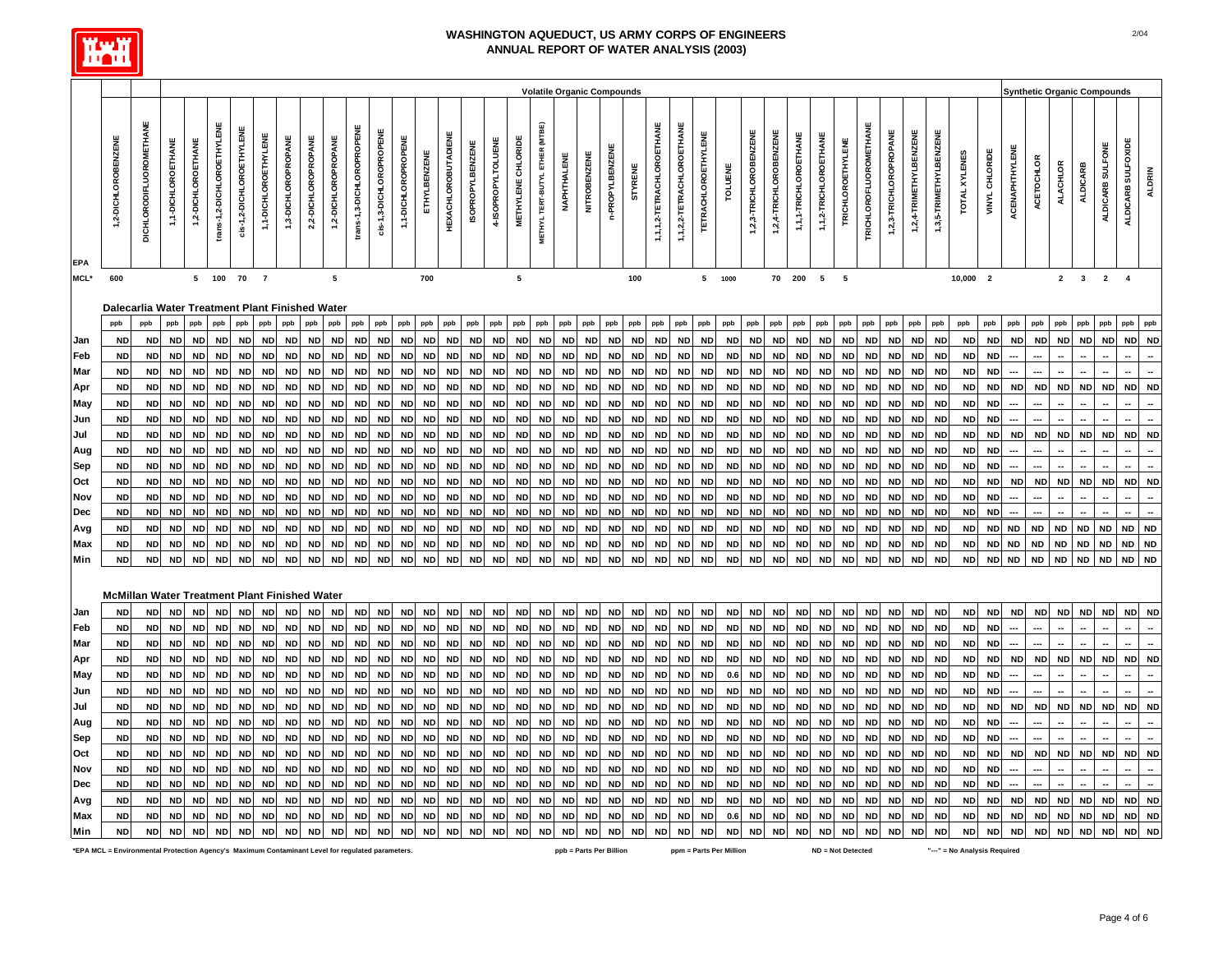

|                                                                                                 |            |               |               |               |               |               |               |               |                         |                                                 |                  |                    |                             |                      |                |            |                  |                  |                          |                  | <b>Synthetic Organic Compounds</b> |           |                  |            |                 |                 |                         |                      |           |                                       |                |           |                              |           |           |                                       |           |                              |                |                          |             |                 |                         |                          |
|-------------------------------------------------------------------------------------------------|------------|---------------|---------------|---------------|---------------|---------------|---------------|---------------|-------------------------|-------------------------------------------------|------------------|--------------------|-----------------------------|----------------------|----------------|------------|------------------|------------------|--------------------------|------------------|------------------------------------|-----------|------------------|------------|-----------------|-----------------|-------------------------|----------------------|-----------|---------------------------------------|----------------|-----------|------------------------------|-----------|-----------|---------------------------------------|-----------|------------------------------|----------------|--------------------------|-------------|-----------------|-------------------------|--------------------------|
|                                                                                                 | ANTHRACENE | AROCHLOR 1016 | AROCHLOR 1221 | AROCHLOR 1232 | AROCHLOR 1242 | AROCHLOR 1248 | AROCHLOR 1254 | AROCHLOR 1260 | ATRAZINE                | BAYGON                                          | <b>BENTAZON</b>  | BENZO(a)ANTHRACENE | <b>BENZO(K)FLUORANTHENE</b> | BENZO(g,h,l)PERYLENE | BENZO(a)PYRENE | alpha-BHC  | <b>beta-BHC</b>  | delta-BHC        | <b>BROMACIL</b>          | <b>BUTACHLOR</b> | <b>BUTYLBENZYLPHTHALATE</b>        | CAFFEINE  | <b>CARBARYL</b>  | CARBOFURAN | alpha-CHLORDANE | gamma-CHLORDANE | CHLORDANE               | <b>CHLORTHALONIL</b> | CHRYSENE  | $2,4-0$                               | <b>DALAPON</b> | $2,4-DB$  | DCPA MONO & DIACID DEGRADATE | aaa,d'd   | 4,4°DDE   | ad.d <sup>id</sup>                    | I.aa.d'd  | DIBENZ(a,h)ANTHRACENE        | <b>DICAMBA</b> | 3,5-DICHLOROBENZOIC ACID | DICHLORPROP | <b>DIELDRIN</b> | <b>DIETHYLPHTHALATE</b> | di-(2-ETHYLHEXYL)ADIPATE |
| <b>EPA</b><br>MCL*                                                                              |            | 0.5           | 0.5           | 0.5           | 0.5           | 0.5           | 0.5           | 0.5           | $\overline{\mathbf{3}}$ |                                                 |                  |                    |                             |                      | $\bf 0.2$      |            |                  |                  |                          |                  |                                    |           |                  | 40         |                 |                 | $\mathbf 2$             |                      |           | 70                                    | 200            |           |                              |           |           |                                       |           |                              |                |                          |             |                 |                         | 400                      |
|                                                                                                 |            |               |               |               |               |               |               |               |                         | Dalecarlia Water Treatment Plant Finished Water |                  |                    |                             |                      |                |            |                  |                  |                          |                  |                                    |           |                  |            |                 |                 |                         |                      |           |                                       |                |           |                              |           |           |                                       |           |                              |                |                          |             |                 |                         |                          |
|                                                                                                 | ppb        | ppb           | ppb           | ppb           | ppb           | ppb           | ppb           | ppb           | ppb                     | ppb                                             | ppb              | ppb                | ppb                         | ppb                  | ppb            | ppb        | ppb              | ppb              | ppb                      | ppb              | ppb                                | ppb       | ppb              | ppb        | ppb             | ppb             | ppb                     | ppb                  | ppb       | ppb                                   | ppb            | ppb       | ppb                          | ppb       | ppb       | ppb                                   | ppb       | ppb                          | ppb            | ppb                      | ppb         | ppb             | ppb                     | ppb                      |
| Jan                                                                                             | <b>ND</b>  | <b>ND</b>     | <b>ND</b>     | <b>ND</b>     | <b>ND</b>     | ND            | <b>ND</b>     | <b>ND</b>     | <b>ND</b>               | <b>ND</b>                                       | <b>ND</b>        | <b>ND</b>          | <b>ND</b>                   | <b>ND</b>            | <b>ND</b>      | <b>ND</b>  | <b>ND</b>        | <b>ND</b>        | <b>ND</b>                | <b>ND</b>        | <b>ND</b>                          | <b>ND</b> | <b>ND</b>        | <b>ND</b>  | <b>ND</b>       | <b>ND</b>       | <b>ND</b>               | <b>ND</b>            | <b>ND</b> | <b>ND</b>                             | <b>ND</b>      | <b>ND</b> | <b>ND</b>                    | <b>ND</b> | <b>ND</b> | <b>ND</b>                             | <b>ND</b> | <b>ND</b>                    | <b>ND</b>      | <b>ND</b>                | <b>ND</b>   | <b>ND</b>       | <b>ND</b>               | <b>ND</b>                |
| Feb                                                                                             |            |               |               |               |               |               |               |               |                         |                                                 |                  |                    |                             |                      |                |            |                  |                  |                          |                  |                                    |           |                  |            |                 |                 |                         |                      |           |                                       |                |           |                              |           |           |                                       |           |                              |                |                          |             |                 |                         |                          |
| Mar                                                                                             |            |               |               |               |               |               |               |               |                         |                                                 |                  |                    |                             |                      |                |            |                  |                  |                          |                  |                                    |           |                  |            |                 |                 |                         |                      |           |                                       |                |           |                              |           |           |                                       |           |                              |                |                          |             |                 |                         |                          |
| Apr                                                                                             | <b>ND</b>  | <b>ND</b>     | <b>ND</b>     | <b>ND</b>     | <b>ND</b>     | <b>ND</b>     | <b>ND</b>     | <b>ND</b>     | <b>ND</b>               | <b>ND</b>                                       |                  | <b>ND</b>          | <b>ND</b>                   | <b>ND</b>            | <b>ND</b>      | <b>ND</b>  | <b>ND</b>        | <b>ND</b>        | <b>ND</b>                | <b>ND</b>        | <b>ND</b>                          | <b>ND</b> | <b>ND</b>        | <b>ND</b>  | <b>ND</b>       | <b>ND</b>       | <b>ND</b>               | <b>ND</b>            | <b>ND</b> |                                       |                |           |                              | <b>ND</b> | <b>ND</b> | <b>ND</b>                             | <b>ND</b> | <b>ND</b>                    |                |                          |             | <b>ND</b>       | <b>ND</b>               | <b>ND</b>                |
| May                                                                                             |            |               |               |               |               |               |               |               |                         |                                                 |                  |                    |                             |                      |                |            |                  |                  |                          |                  |                                    |           |                  |            |                 |                 |                         |                      |           |                                       |                |           |                              |           |           |                                       |           |                              |                |                          |             |                 |                         |                          |
| Jun                                                                                             |            |               |               |               |               |               |               |               |                         |                                                 | <b>ND</b>        |                    |                             |                      |                |            |                  |                  |                          |                  |                                    |           |                  |            |                 |                 |                         |                      |           | <b>ND</b>                             | <b>ND</b>      | <b>ND</b> | <b>ND</b>                    |           |           |                                       |           |                              | <b>ND</b>      | <b>ND</b>                | <b>ND</b>   |                 |                         |                          |
| Jul                                                                                             | <b>ND</b>  | <b>ND</b>     | <b>ND</b>     | <b>ND</b>     | <b>ND</b>     | <b>ND</b>     | <b>ND</b>     | <b>ND</b>     | 0.3                     | <b>ND</b>                                       | <b>ND</b>        | <b>ND</b>          | <b>ND</b>                   | <b>ND</b>            | <b>ND</b>      | <b>ND</b>  | <b>ND</b>        | <b>ND</b>        | <b>ND</b>                | <b>ND</b>        | <b>ND</b>                          | <b>ND</b> | <b>ND</b>        | <b>ND</b>  | <b>ND</b>       | <b>ND</b>       | <b>ND</b>               | <b>ND</b>            | <b>ND</b> | <b>ND</b>                             | <b>ND</b>      | <b>ND</b> | <b>ND</b>                    | <b>ND</b> | <b>ND</b> | <b>ND</b>                             | <b>ND</b> | <b>ND</b>                    | <b>ND</b>      | <b>ND</b>                | <b>ND</b>   | <b>ND</b>       | <b>ND</b>               | <b>ND</b>                |
| Aug                                                                                             |            |               |               |               |               |               |               |               |                         |                                                 |                  |                    |                             |                      |                |            |                  |                  |                          |                  |                                    |           |                  |            |                 |                 |                         |                      |           |                                       |                |           |                              |           |           |                                       |           |                              |                |                          |             |                 |                         |                          |
| Sep                                                                                             |            |               |               |               |               |               |               |               |                         |                                                 |                  |                    |                             |                      |                |            |                  | $\overline{a}$   |                          |                  |                                    |           |                  |            |                 |                 |                         |                      |           |                                       |                |           |                              |           |           |                                       |           |                              |                |                          |             |                 |                         |                          |
| Oct                                                                                             | <b>ND</b>  | <b>ND</b>     | <b>ND</b>     | <b>ND</b>     | <b>ND</b>     | <b>ND</b>     | <b>ND</b>     | <b>ND</b>     | <b>ND</b>               | <b>ND</b>                                       | <b>ND</b>        | <b>ND</b>          | <b>ND</b>                   | <b>ND</b>            | <b>ND</b>      | <b>ND</b>  | <b>ND</b>        | <b>ND</b>        | <b>ND</b>                | <b>ND</b>        | <b>ND</b>                          | <b>ND</b> | <b>ND</b>        | <b>ND</b>  | <b>ND</b>       | <b>ND</b>       | <b>ND</b>               | <b>ND</b>            | <b>ND</b> | <b>ND</b>                             | <b>ND</b>      | <b>ND</b> | <b>ND</b>                    | <b>ND</b> | <b>ND</b> | ND                                    | ND        | <b>ND</b>                    | <b>ND</b>      | <b>ND</b>                | <b>ND</b>   | <b>ND</b>       | <b>ND</b>               | <b>ND</b>                |
| Nov                                                                                             |            |               |               |               |               |               |               |               |                         |                                                 |                  |                    |                             |                      |                |            |                  | $\overline{a}$   |                          |                  |                                    |           |                  |            |                 |                 |                         |                      |           |                                       |                |           |                              |           |           |                                       |           |                              |                |                          |             |                 |                         | $\overline{a}$           |
| Dec                                                                                             |            |               |               |               |               |               |               |               |                         |                                                 |                  |                    |                             |                      |                |            |                  |                  |                          |                  |                                    |           |                  |            |                 |                 |                         |                      |           |                                       |                |           |                              |           |           |                                       |           |                              |                |                          |             |                 |                         | $\overline{a}$           |
| Avg                                                                                             | <b>ND</b>  | <b>ND</b>     | <b>ND</b>     | <b>ND</b>     | <b>ND</b>     | <b>ND</b>     | <b>ND</b>     | <b>ND</b>     | <b>ND</b>               | <b>ND</b>                                       | <b>ND</b>        | <b>ND</b>          | <b>ND</b>                   | <b>ND</b>            | <b>ND</b>      | ND         | <b>ND</b>        | <b>ND</b>        | <b>ND</b>                | <b>ND</b>        | <b>ND</b>                          | <b>ND</b> | <b>ND</b>        | <b>ND</b>  | <b>ND</b>       | <b>ND</b>       | <b>ND</b>               | <b>ND</b>            | <b>ND</b> | <b>ND</b>                             | <b>ND</b>      | <b>ND</b> | <b>ND</b>                    | <b>ND</b> | ND        | <b>ND</b>                             | <b>ND</b> | <b>ND</b>                    | <b>ND</b>      | <b>ND</b>                | <b>ND</b>   | <b>ND</b>       | <b>ND</b>               | <b>ND</b>                |
| Max                                                                                             | <b>ND</b>  | <b>ND</b>     | <b>ND</b>     | <b>ND</b>     | <b>ND</b>     | <b>ND</b>     | <b>ND</b>     | <b>ND</b>     | 0.3                     | <b>ND</b>                                       | <b>ND</b>        | ND                 | <b>ND</b>                   | <b>ND</b>            | <b>ND</b>      | <b>ND</b>  | <b>ND</b>        | <b>ND</b>        | <b>ND</b>                | <b>ND</b>        | <b>ND</b>                          | <b>ND</b> | <b>ND</b>        | <b>ND</b>  | <b>ND</b>       | <b>ND</b>       | <b>ND</b>               | <b>ND</b>            | <b>ND</b> | <b>ND</b>                             | <b>ND</b>      | <b>ND</b> | <b>ND</b>                    | <b>ND</b> | <b>ND</b> | <b>ND</b>                             | <b>ND</b> | <b>ND</b>                    | <b>ND</b>      | <b>ND</b>                | <b>ND</b>   | <b>ND</b>       | <b>ND</b>               | <b>ND</b>                |
| Min                                                                                             | <b>ND</b>  | <b>ND</b>     | <b>ND</b>     | <b>ND</b>     | <b>ND</b>     | <b>ND</b>     | <b>ND</b>     | <b>ND</b>     | <b>ND</b>               | <b>ND</b>                                       | <b>ND</b>        | <b>ND</b>          | <b>ND</b>                   | <b>ND</b>            | <b>ND</b>      | <b>ND</b>  | <b>ND</b>        | <b>ND</b>        | <b>ND</b>                | <b>ND</b>        | <b>ND</b>                          | <b>ND</b> | <b>ND</b>        | <b>ND</b>  | <b>ND</b>       | <b>ND</b>       | <b>ND</b>               | <b>ND</b>            | <b>ND</b> | <b>ND</b>                             | <b>ND</b>      | <b>ND</b> | <b>ND</b>                    | <b>ND</b> | <b>ND</b> | <b>ND</b>                             | <b>ND</b> | <b>ND</b>                    | <b>ND</b>      | <b>ND</b>                | <b>ND</b>   | <b>ND</b>       | <b>ND</b>               | <b>ND</b>                |
|                                                                                                 |            |               |               |               |               |               |               |               |                         | McMillan Water Treatment Plant Finished Water   |                  |                    |                             |                      |                |            |                  |                  |                          |                  |                                    |           |                  |            |                 |                 |                         |                      |           |                                       |                |           |                              |           |           |                                       |           |                              |                |                          |             |                 |                         |                          |
| Jan                                                                                             | <b>ND</b>  | <b>ND</b>     | <b>ND</b>     | <b>ND</b>     | <b>ND</b>     | <b>ND</b>     | <b>ND</b>     | <b>ND</b>     | <b>ND</b>               | <b>ND</b>                                       | <b>ND</b><br>--- | ND                 | <b>ND</b>                   | <b>ND</b>            | <b>ND</b>      | <b>ND</b>  | <b>ND</b><br>÷., | <b>ND</b><br>--- | <b>ND</b><br>---         | <b>ND</b>        | <b>ND</b>                          | <b>ND</b> | <b>ND</b><br>--- | <b>ND</b>  | <b>ND</b>       | <b>ND</b>       | <b>ND</b>               | <b>ND</b>            | <b>ND</b> | <b>ND</b><br>$\overline{\phantom{a}}$ | <b>ND</b>      | ND        | <b>ND</b>                    | <b>ND</b> | <b>ND</b> | <b>ND</b><br>$\overline{\phantom{a}}$ | <b>ND</b> | <b>ND</b>                    | <b>ND</b>      | <b>ND</b>                | <b>ND</b>   | <b>ND</b>       | <b>ND</b>               | <b>ND</b>                |
| Feb                                                                                             |            |               | ---           |               |               |               |               |               |                         |                                                 |                  |                    |                             |                      |                |            |                  | $\overline{a}$   | ---                      |                  |                                    |           | ---              |            |                 |                 |                         |                      |           | $\overline{\phantom{a}}$              |                |           |                              |           |           | ---                                   |           |                              |                |                          |             |                 |                         |                          |
| <b>Mar</b>                                                                                      | <b>ND</b>  |               | <b>ND</b>     | <b>ND</b>     | <b>ND</b>     | ND            | <b>ND</b>     | <b>ND</b>     | <b>ND</b>               |                                                 | <b>ND</b>        | <b>ND</b>          | <b>ND</b>                   | <b>ND</b>            |                |            | <b>ND</b>        |                  |                          | <b>ND</b>        | <b>ND</b>                          |           |                  | <b>ND</b>  | <b>ND</b>       | <b>ND</b>       | <b>ND</b>               | <b>ND</b>            | <b>ND</b> |                                       | <b>ND</b>      | <b>ND</b> | <b>ND</b>                    | <b>ND</b> |           | <b>ND</b>                             | <b>ND</b> | <b>ND</b>                    | <b>ND</b>      | <b>ND</b>                |             | <b>ND</b>       | <b>ND</b>               | <b>ND</b>                |
| Apr                                                                                             |            | <b>ND</b>     |               |               |               |               |               |               |                         | <b>ND</b>                                       |                  |                    |                             |                      | <b>ND</b>      | <b>ND</b>  |                  | <b>ND</b>        | <b>ND</b>                |                  |                                    | <b>ND</b> | <b>ND</b>        |            |                 |                 |                         |                      |           | ND                                    |                |           |                              |           | <b>ND</b> |                                       |           |                              |                |                          | <b>ND</b>   |                 |                         |                          |
| May<br>Jun                                                                                      |            |               |               |               |               |               |               |               |                         |                                                 |                  |                    |                             |                      |                |            |                  |                  |                          |                  |                                    |           |                  |            |                 |                 |                         |                      |           |                                       |                |           |                              |           |           |                                       |           |                              |                |                          |             |                 |                         |                          |
| Jul                                                                                             | <b>ND</b>  | <b>ND</b>     | <b>ND</b>     | <b>ND</b>     | <b>ND</b>     | <b>ND</b>     | <b>ND</b>     | <b>ND</b>     | 0.2                     | <b>ND</b>                                       | <b>ND</b>        | <b>ND</b>          | <b>ND</b>                   | <b>ND</b>            | <b>ND</b>      | <b>ND</b>  | <b>ND</b>        | <b>ND</b>        | <b>ND</b>                | <b>ND</b>        | <b>ND</b>                          | <b>ND</b> | <b>ND</b>        | <b>ND</b>  | <b>ND</b>       | <b>ND</b>       | <b>ND</b>               | <b>ND</b>            | <b>ND</b> | <b>ND</b>                             | <b>ND</b>      | <b>ND</b> | <b>ND</b>                    | <b>ND</b> | <b>ND</b> | <b>ND</b>                             | <b>ND</b> | <b>ND</b>                    | <b>ND</b>      | <b>ND</b>                | <b>ND</b>   | <b>ND</b>       | <b>ND</b>               | <b>ND</b>                |
|                                                                                                 |            |               |               |               |               |               |               |               |                         |                                                 |                  |                    |                             |                      |                |            |                  | ---              | ---                      |                  |                                    |           |                  |            |                 |                 |                         |                      |           | --                                    |                |           |                              |           |           |                                       |           |                              |                |                          |             |                 |                         |                          |
| Aug                                                                                             |            |               |               |               |               |               |               |               |                         |                                                 |                  |                    |                             |                      |                |            |                  | ---              |                          |                  |                                    |           |                  |            |                 |                 |                         |                      |           |                                       |                |           |                              |           |           |                                       |           |                              |                |                          |             |                 |                         |                          |
| Sep                                                                                             | <b>ND</b>  | <b>ND</b>     | <b>ND</b>     | <b>ND</b>     | <b>ND</b>     | <b>ND</b>     | <b>ND</b>     | <b>ND</b>     | <b>ND</b>               | <b>ND</b>                                       | <b>ND</b>        | <b>ND</b>          | <b>ND</b>                   | <b>ND</b>            | $\sf ND$       | <b>ND</b>  | <b>ND</b>        | <b>ND</b>        |                          | <b>ND</b>        | <b>ND</b>                          | <b>ND</b> | <b>ND</b>        | <b>ND</b>  | <b>ND</b>       | <b>ND</b>       | <b>ND</b>               | <b>ND</b>            | <b>ND</b> |                                       | 2.0            | <b>ND</b> | <b>ND</b>                    | <b>ND</b> | <b>ND</b> | <b>ND</b>                             | <b>ND</b> | <b>ND</b>                    | <b>ND</b>      | <b>ND</b>                | <b>ND</b>   | <b>ND</b>       | <b>ND</b>               | <b>ND</b>                |
| Oct                                                                                             |            |               |               |               |               |               |               |               |                         |                                                 |                  |                    |                             |                      |                |            |                  |                  | <b>ND</b>                |                  |                                    |           |                  |            |                 |                 |                         |                      |           | <b>ND</b>                             |                |           |                              |           |           |                                       |           |                              |                |                          |             |                 |                         |                          |
| Nov<br>Dec                                                                                      |            |               |               |               |               |               |               |               |                         |                                                 |                  |                    |                             |                      |                |            |                  | $\overline{a}$   | $\overline{\phantom{a}}$ |                  |                                    |           |                  |            |                 |                 |                         |                      |           |                                       |                |           |                              |           |           |                                       |           |                              |                |                          |             |                 |                         | $\overline{a}$           |
| Avg                                                                                             | <b>ND</b>  | <b>ND</b>     | <b>ND</b>     | <b>ND</b>     | <b>ND</b>     | <b>ND</b>     | <b>ND</b>     | <b>ND</b>     | <b>ND</b>               | <b>ND</b>                                       | <b>ND</b>        | <b>ND</b>          | <b>ND</b>                   | <b>ND</b>            | <b>ND</b>      | ${\sf ND}$ | <b>ND</b>        | <b>ND</b>        | <b>ND</b>                | <b>ND</b>        | <b>ND</b>                          | <b>ND</b> | <b>ND</b>        | <b>ND</b>  | <b>ND</b>       | <b>ND</b>       | <b>ND</b>               | <b>ND</b>            | <b>ND</b> | <b>ND</b>                             | <b>ND</b>      | ND        | <b>ND</b>                    | <b>ND</b> | <b>ND</b> | ND                                    | ND        | <b>ND</b>                    | <b>ND</b>      | <b>ND</b>                | <b>ND</b>   | <b>ND</b>       | <b>ND</b>               | <b>ND</b>                |
| Max                                                                                             | <b>ND</b>  | <b>ND</b>     | <b>ND</b>     | <b>ND</b>     | <b>ND</b>     | <b>ND</b>     | <b>ND</b>     | <b>ND</b>     | 0.2                     | <b>ND</b>                                       | <b>ND</b>        | <b>ND</b>          | <b>ND</b>                   | <b>ND</b>            | <b>ND</b>      | <b>ND</b>  | <b>ND</b>        | ND               | <b>ND</b>                | <b>ND</b>        | <b>ND</b>                          | <b>ND</b> | <b>ND</b>        | <b>ND</b>  | <b>ND</b>       | <b>ND</b>       | <b>ND</b>               | <b>ND</b>            | <b>ND</b> | <b>ND</b>                             | 2.0            | <b>ND</b> | <b>ND</b>                    | <b>ND</b> | <b>ND</b> | ND                                    | <b>ND</b> | <b>ND</b>                    | <b>ND</b>      | <b>ND</b>                | <b>ND</b>   | <b>ND</b>       | <b>ND</b>               | <b>ND</b>                |
| Min                                                                                             | <b>ND</b>  | <b>ND</b>     | <b>ND</b>     | <b>ND</b>     | <b>ND</b>     | <b>ND</b>     | <b>ND</b>     | <b>ND</b>     | <b>ND</b>               | <b>ND</b>                                       | <b>ND</b>        | <b>ND</b>          | <b>ND</b>                   | <b>ND</b>            | <b>ND</b>      | <b>ND</b>  | <b>ND</b>        | <b>ND</b>        | <b>ND</b>                | <b>ND</b>        | <b>ND</b>                          | <b>ND</b> | <b>ND</b>        | <b>ND</b>  | <b>ND</b>       | <b>ND</b>       | <b>ND</b>               | <b>ND</b>            | <b>ND</b> | <b>ND</b>                             | <b>ND</b>      | <b>ND</b> | <b>ND</b>                    | <b>ND</b> | <b>ND</b> | <b>ND</b>                             | <b>ND</b> | <b>ND</b>                    | <b>ND</b>      | <b>ND</b>                | <b>ND</b>   | <b>ND</b>       | <b>ND</b>               | <b>ND</b>                |
| *EPA MCL = Environmental Protection Agency's Maximum Contaminant Level for regulated parameters |            |               |               |               |               |               |               |               |                         |                                                 |                  |                    |                             |                      |                |            |                  |                  |                          |                  | ppb = Parts Per Billion            |           |                  |            |                 |                 | ppm = Parts Per Million |                      |           |                                       |                |           | ND = Not Detected            |           |           |                                       |           | "---" = No Analysis Required |                |                          |             |                 |                         |                          |